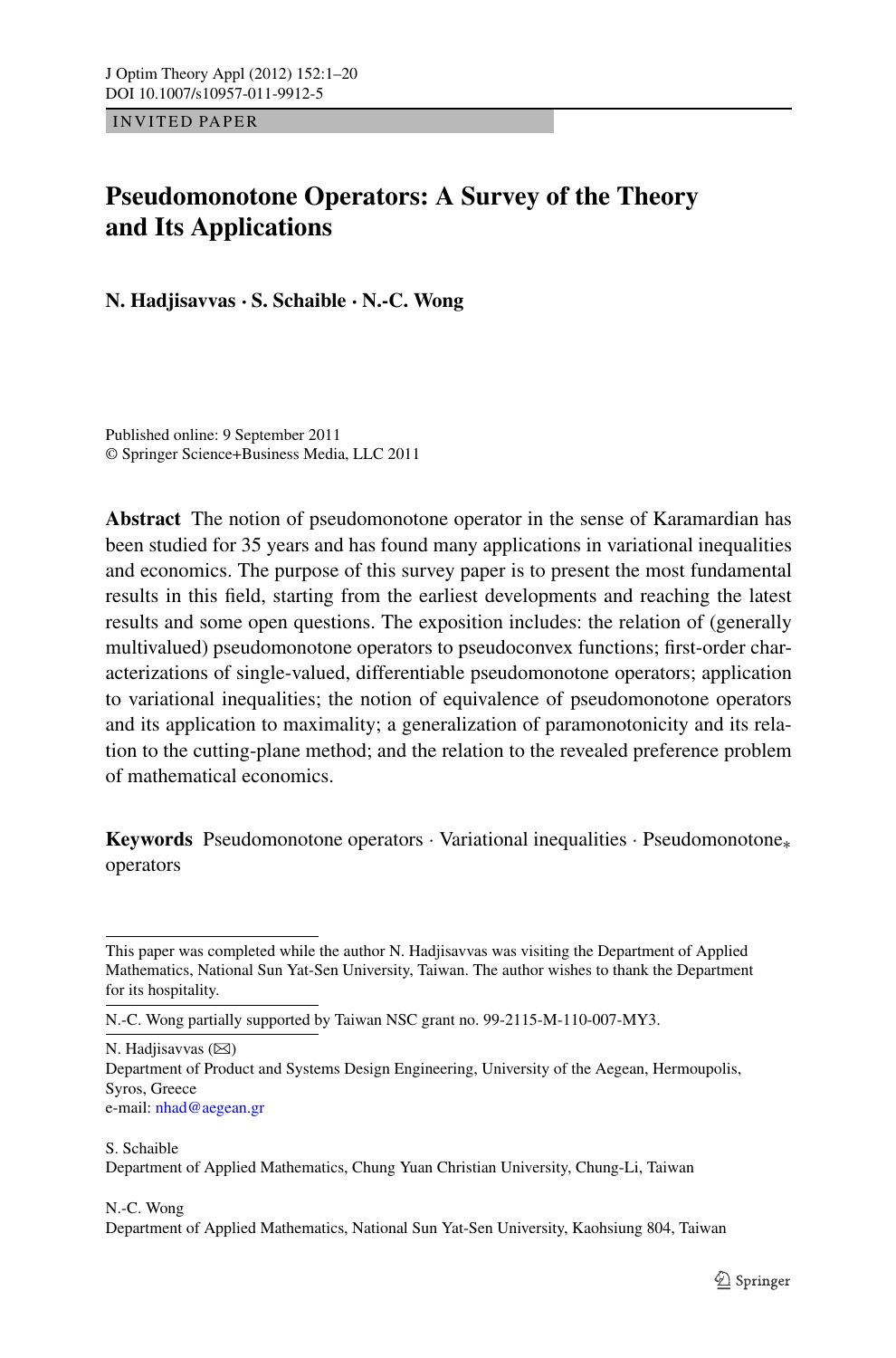## **1 Introduction**

Pseudomonotone operators were introduced back in 1976 by Karamardian [[1\]](#page-18-0) as a generalization of monotone operators. Actually, before Karamardian, pseudomonotonicity has been used by economists to describe a property of a consumer's demand correspondence. But for a long time mathematicians working on generalized monotonicity notions largely ignored the corresponding developments in economics.

In the 35 years following Karamardian's definition, the theory of pseudomonotone operators has been considerably developed and found many applications. The notion has been generalized to multivalued operators, and applied to variational inequalities. Variational inequalities were a source of inspiration for further developments: appropriate generalizations were introduced to study vector variational inequalities and pseudomonotone equilibrium problems. Other lines of research include finding first-order characterizations of pseudomonotone operators, establishing the relation to generalized convex functions, solving the revealed preference problem in economics, etc.

This paper contains a survey of the main results in the theory and applications of pseudomonotone operators, starting by the older ones and reaching the frontiers of the subject. The proofs of many of these results are contained in research papers, and in this case we will only give the reference. We will start by fixing the notation and recalling some definitions in next section. We will then proceed by giving some examples of pseudomonotone operators, and their link to pseudoconvex functions. Also, we will give first-order characterizations. Section [4](#page-4-0) is devoted to variational inequalities with pseudomonotone operators. We will see that a notion of equivalence of pseudomonotone operators arises quite naturally. In Sect. [5,](#page-7-0) we will see how this equivalence gives rise to the notion of maximal pseudomonotonicity. This in its turn will lead in Sect. [6](#page-12-0) to the introduction of the particular class of pseudomonotone operators that are exactly those suitable to the cutting-plane method for the algorithmic solution of the variational inequality. Section [7](#page-15-0) is devoted to the revealed preference problem in economics and its relation to some very recent developments in the theory of pseudomonotone operators. The last section contains a selection of open questions.

<span id="page-1-0"></span>Some generalizations will be deliberately omitted: Vector variational inequalities and the corresponding pseudomonotonicity notion; pseudomonotone bifunctions; pseudomonotonicity in the sense of Brezis, etc. We will also omit almost all other generalized monotonicity notions, unless they are necessary to the exposition of the theory of pseudomonotone operators.

## **2 Notation and Definitions**

In what follows, *X* will be a Banach space and  $X^*$  its topological dual. For  $x, y \in X$ we set  $[x, y] = {tx + (1 - t)y : t \in [0, 1]}$ . Given a multivalued operator  $T : X \rightrightarrows$  $X^*$ , we denote by  $D(T)$  its domain and by  $gr(T)$  its graph. Also, we will denote by  $Z_T$  the set of its zeros, i.e.,  $Z_T := T^{-1}\{0\}$ . For the upper semicontinuity, lower semicontinuity and other properties of multivalued operators, the reader is referred to any standard book on nonlinear analysis such as [\[2](#page-18-1)]. We denote  $[0, +\infty[$  by  $\mathbb{R}_{++}$ .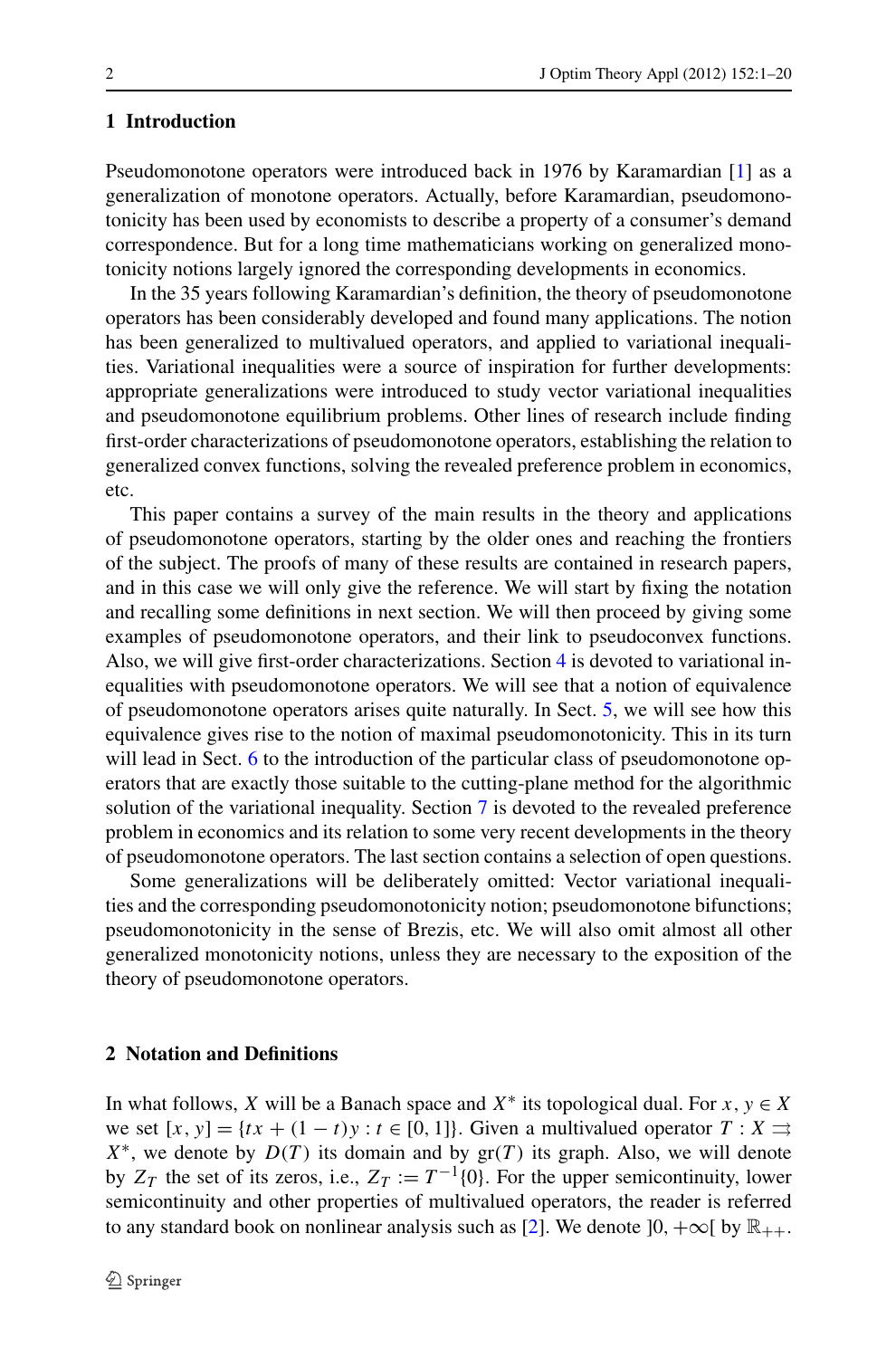Given a set *A* in a Banach space, we denote by conv*A* its convex hull, int*A* its interior, and we set  $\mathbb{R}_{++}A := \bigcup_{t>0} tA$ . For a proper, lower semicontinuous (lsc) convex function  $f: X \to \mathbb{R} \cup \{+\infty\}$  we denote by  $\partial f$  the subdifferential of f in the sense of convex analysis.

A multivalued operator  $T : X \rightrightarrows X^*$  is called

1. monotone, iff for every  $(x, x^*)$ ,  $(y, y^*) \in \text{gr}(T)$ ,

$$
\langle y^* - x^*, y - x \rangle \ge 0;
$$

2. pseudomonotone, iff for every  $(x, x^*)$ ,  $(y, y^*) \in \text{gr}(T)$  the following implication holds:

$$
\langle x^*, y - x \rangle \ge 0 \implies \langle y^*, y - x \rangle \ge 0;
$$

3. quasimonotone, iff for every  $(x, x^*)$ ,  $(y, y^*) \in \text{gr}(T)$  the following implication holds:

$$
\langle x^*, y - x \rangle > 0 \implies \langle y^*, y - x \rangle \ge 0.
$$

It is clear that every monotone operator is pseudomonotone, and every pseudomonotone operator is quasimonotone.

There is an important difference between monotone and pseudomonotone operators that should be mentioned. If  $T_1$  and  $T_2$  are two monotone operators, then  $T_1 + T_2$ is monotone. For pseudomonotone operators, this does not hold: the sum of pseudomonotone operators is not pseudomonotone in general. In fact, if *T* is such that *T* + *x*<sup>\*</sup> is quasimonotone (or pseudomonotone) for all  $x$ <sup>\*</sup>  $\in$  *X*<sup>\*</sup>, then *T* is monotone; see [\[3](#page-18-2), Proposition 2.1], or [\[4](#page-18-3)] for a stronger result. On the other hand, if *T* is any operator and  $f: D(T) \to [0, +\infty[$  is any function, then  $f(\cdot)T(\cdot)$  is pseudomonotone, if and only if *T* is pseudomonotone. This property does not hold for monotone operators, and will be the starting point for the important notion of equivalence in Sect. [4.](#page-4-0)

Another, stronger property than pseudomonotonicity is cyclic pseudomonotonicity. We recall that an operator *T* is called cyclically monotone iff for every finite sequence  $x_1, x_2, \ldots, x_n$  in *X* and any choice  $x_i^* \in T(x_i)$  one has

$$
\sum_{i=1}^{n} \langle x_i^*, x_{i+1} - x_i \rangle \le 0,
$$

where we set  $x_{n+1} = x_1$ . It is known that the subdifferential  $\partial f$  of a proper, lsc convex function *f* is cyclically monotone and, conversely, for any cyclically monotone operator *T*, there exists a proper, lsc convex function *f* such that  $gr(T) \subseteq gr(\partial f)$ .

An operator *T* will be called cyclically pseudomonotone iff for every finite sequence  $x_1, x_2, ..., x_n$  and any choice  $x_i^* \in T(x_i), i = 1, ..., n$  the following implication holds:

$$
\langle x_i^*, x_{i+1} - x_i \rangle \ge 0 \quad \text{for all } i = 1, 2, \dots, n-1 \implies \langle x_n^*, x_1 - x_n \rangle \le 0.
$$

By considering a sequence consisting of two elements, one sees that any cyclically pseudomonotone operator is pseudomonotone. Obviously, a cyclically monotone operator is cyclically pseudomonotone.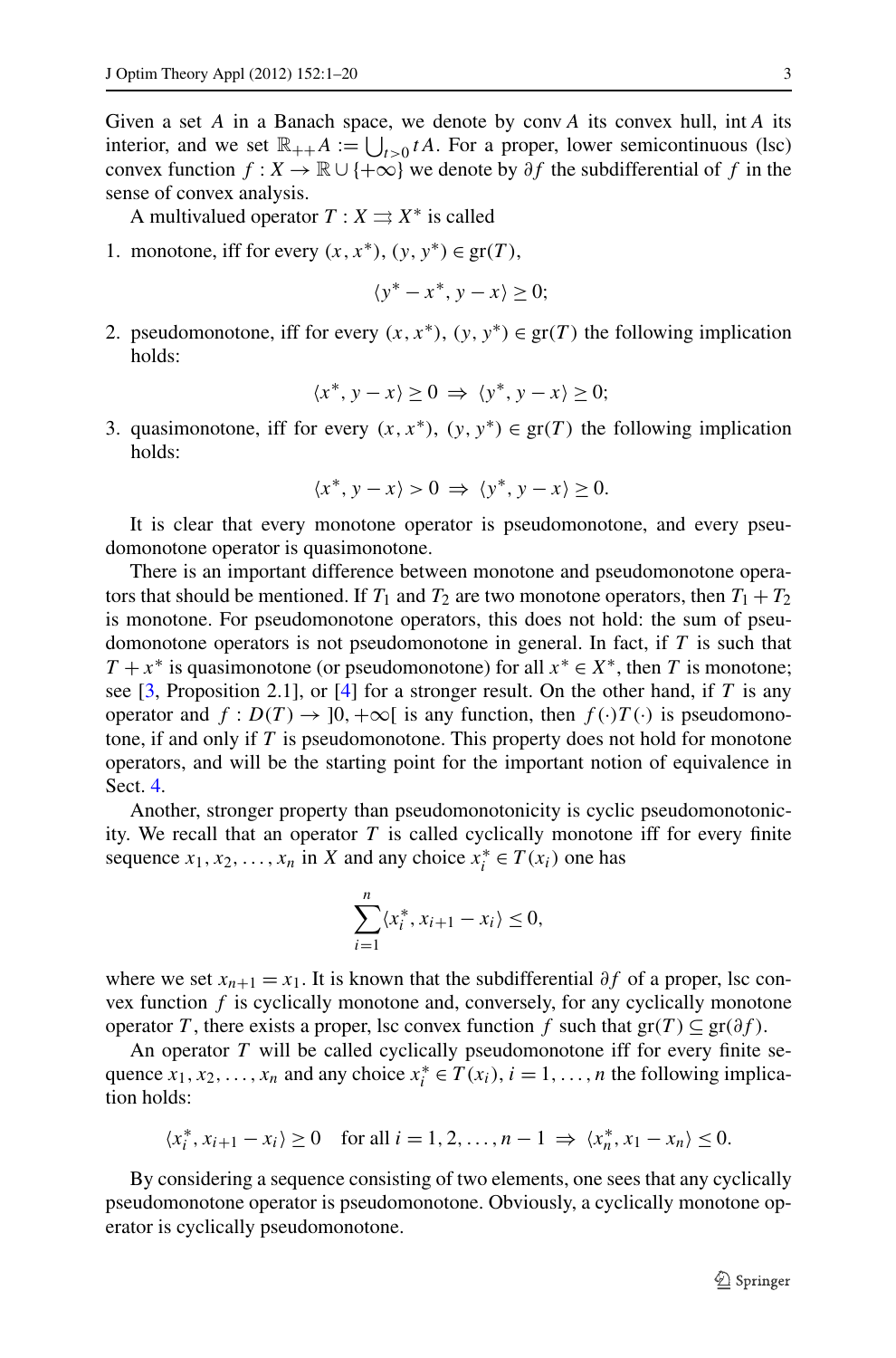## **3 Examples and Characterizations of Pseudomonotone Operators**

The simplest class of pseudomonotone operators consists of the gradients of pseudoconvex functions. Given an open convex set  $C \subseteq \mathbb{R}^n$ , we recall that a differentiable function  $f: C \to \mathbb{R}$  is called pseudoconvex iff for every  $x, y \in C$ , the following implication holds:

$$
\langle \nabla f(x), y - x \rangle \ge 0 \implies f(y) \ge f(x).
$$

Karamardian  $[1]$  $[1]$  has shown that a differentiable function  $f$  is pseudoconvex if and only if its gradient ∇*f* is pseudomonotone. This result has been generalized in many ways for nonsmooth functions and multivalued operators. For instance, pseudoconvexity may be defined by using the Clarke–Rockafellar subdifferential, as follows. We first recall that given a lsc function  $f$ , one defines the Clarke–Rockafellar directional derivative at  $x_0 \in \text{dom } f$  in the direction  $d \in X$  by

$$
f^{\uparrow}(x_0, d) := \sup_{\varepsilon > 0} \limsup_{x \to f(x_0, t \searrow 0)} \inf_{\|d' - d\| \le \varepsilon} \frac{f(x + td') - f(x)}{t}.
$$

Here,  $x \rightarrow f x_0$  means that  $x \rightarrow x_0$  and  $f(x) \rightarrow f(x_0)$ . Then one defines the Clarke–Rockafellar subdifferential of  $f$  at  $x_0$  by

$$
\partial^{\uparrow} f(x_0) := \left\{ x^* \in X^* : \langle x^*, d \rangle \le f^{\uparrow}(x_0, d), \forall d \in X \right\}.
$$

For  $x_0 \notin \text{dom } f$  one sets  $\partial^{\uparrow} f(x_0) = \emptyset$ .

**Definition 3.1** A proper lsc function  $f: X \to \mathbb{R} \cup \{+\infty\}$  is called pseudoconvex [\[5](#page-18-4)] iff for every  $x, y \in X$  the following implication holds:

$$
\exists x^* \in \partial^{\uparrow} f(x) : \langle x^*, y - x \rangle \ge 0 \implies f(x) \le f(y).
$$

In case *f* be a proper lsc convex function, *∂*↑*f* is equal to the subdifferential *∂f* of convex analysis (see Theorem 5 in [[6\]](#page-18-5)), hence

$$
\forall x^* \in \partial f(x) : \langle x^*, y - x \rangle \le f(y) - f(x).
$$

Consequently, a proper lsc convex function is pseudoconvex.

A proper lsc function is convex, if and only if *∂*↑*f* is monotone [\[7](#page-19-0)]. The following result of [\[5](#page-18-4)] (see [\[8](#page-19-1)] for the cyclically pseudomonotone part) relates pseudoconvexity of a function to pseudomonotonicity of its subdifferential.

**Theorem 3.1** *Let f be lsc and radially continuous*. *Then the following are equivalent*:

- (i) *f is pseudoconvex*;
- (ii) *∂*↑*f is pseudomonotone*;
- (iii) *∂*↑*f is cyclically pseudomonotone*.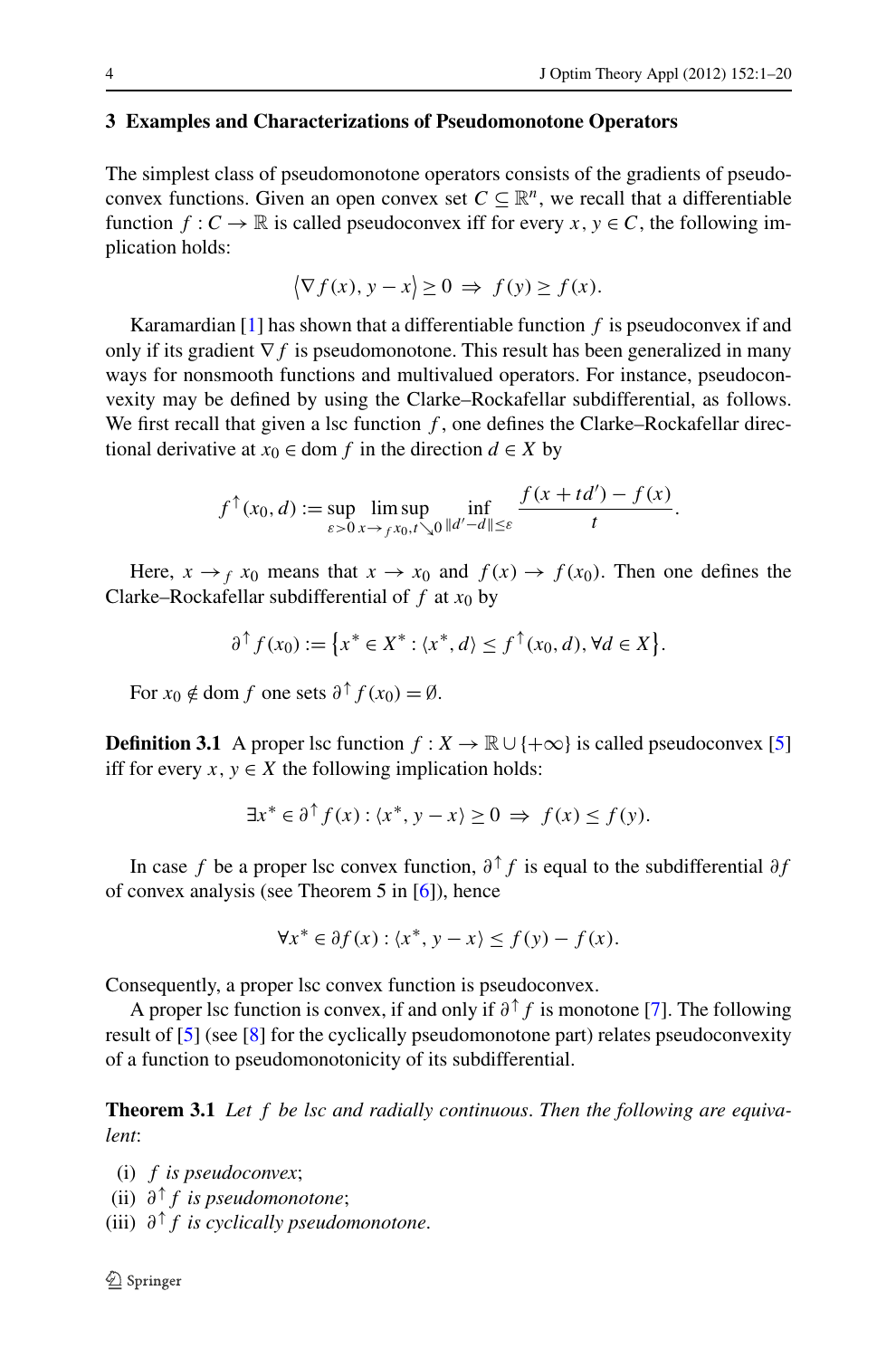Note that, whenever *f* is pseudoconvex, lsc and radially continuous, it is also quasiconvex  $([5]$  $([5]$  $([5]$ , Corollary 3.1), hence it is actually continuous  $([9]$  $([9]$ , Proposition 9).

<span id="page-4-6"></span>Of course, there are many examples of pseudomonotone operators that are not subdifferentials. As we remarked before, if *T* is any monotone or pseudomonotone operator and  $f: X \to [0, +\infty[$  is any function, then the operator  $T_1$  defined by  $T_1(x) := f(x)T(x)$  is pseudomonotone.

Other examples stem from the following characterization of single-valued differentiable pseudomonotone operators. This deep result is the final fruit of a series of papers by Crouzeix-Ferland, John, and Brighi. See [\[10](#page-19-3)] for a relatively simple proof.

**Theorem 3.2** *Let*  $C \subseteq \mathbb{R}^n$  *be an open convex set and*  $T : C \to \mathbb{R}^n$  *be continuously differentiable*. *Then T is pseudomonotone*, *if and only if the following two conditions hold*:

<span id="page-4-3"></span><span id="page-4-2"></span><span id="page-4-1"></span>
$$
x \in C, \langle T(x), h \rangle = 0 \Rightarrow \langle T'(x)h, h \rangle \ge 0,
$$
\n<sup>(1)</sup>

$$
\begin{aligned}\nx \in C, T(x) = 0 \\
T'(x)h = 0\n\end{aligned}\n\Rightarrow \forall \bar{t} > 0, \quad \exists t \in [0, \bar{t}]: \langle T(x + th), h \rangle \ge 0.
$$
\n<sup>(2)</sup>

We single out two special cases, where condition  $(1)$  $(1)$  alone is sufficient to characterize pseudomonotonicity of an operator *T* in an open convex subset *C* of  $\mathbb{R}^n$ . Whenever  $T$  is differentiable on  $C$  and  $T$  is never zero, then obviously  $(2)$  $(2)$  is automatically satisfied so [\(1](#page-4-1)) is a necessary and sufficient condition for *T* to be pseudomonotone. Another case is when *T* is affine, i.e., has the form  $T(x) = Mx + q$  where *M* is an *n* × *n* matrix and  $q \in \mathbb{R}^n$ . Then  $T' = M$  so whenever  $T(x) = 0$  and  $T'(x)h = 0$  hold, one has  $T(x + th) = Mx + q + tMh = 0$ . Hence condition [\(2](#page-4-2)) is again satisfied. Condition [\(1](#page-4-1)) becomes

<span id="page-4-4"></span><span id="page-4-0"></span>
$$
x \in C, \langle Mx + q, h \rangle = 0 \implies \langle Mh, h \rangle \ge 0. \tag{3}
$$

Consequently, condition [\(3](#page-4-3)) is necessary and sufficient for *T* to be pseudomonotone on *C*. This result was found initially in [\[11](#page-19-4)].

#### **4 Variational Inequalities and Equivalence of Pseudomonotone Operators**

Given a nonempty subset  $K$  of  $X$  and an operator  $T$ , the Stampacchia Variational Inequality (VI) is to find  $x \in K$  such that

<span id="page-4-5"></span>
$$
\forall y \in K, \exists x^* \in T(x): \quad \langle x^*, y - x \rangle \ge 0. \tag{VI}
$$

Variational inequalities have found many applications in optimization and in other applied fields, especially in mechanics.

In the special case where the values of *T* on *K* are nonempty, convex and weak∗ compact, it is a consequence of the minimax theorem that every solution *x* of VI is actually a solution of the strong Stampacchia variational inequality: find  $x \in K$  such that

$$
\exists x^* \in T(x) : \forall y \in K, \quad \langle x^*, y - x \rangle \ge 0. \tag{SVI}
$$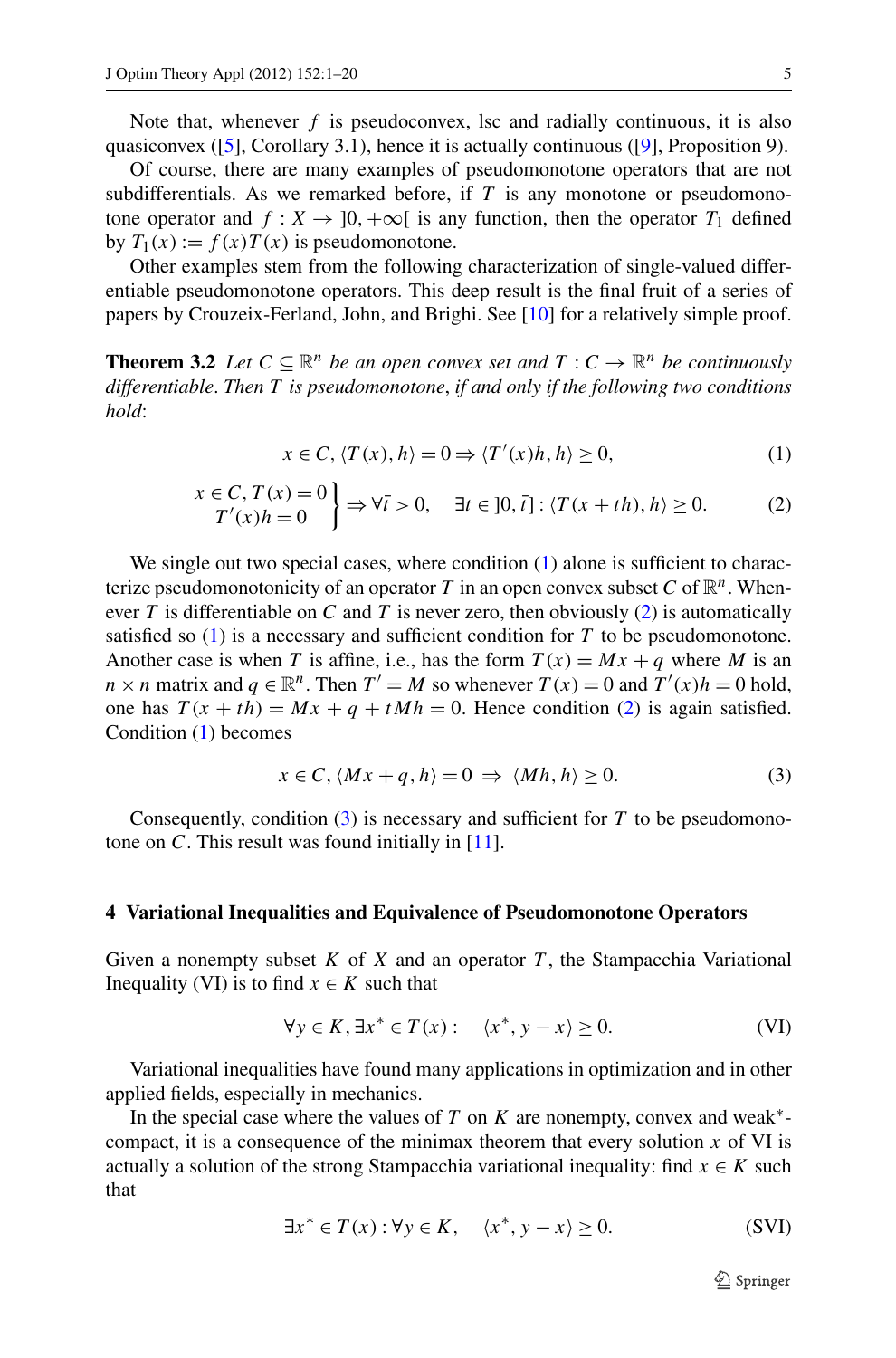In the case of pseudomonotone operators, VI can be transformed to another, equivalent problem, the so-called Minty Variational Inequality (MVI) consisting in finding  $x \in K$  such that

$$
\forall y \in K, \forall y^* \in T(y) : \langle y^*, y - x \rangle \ge 0. \tag{MVI}
$$

We call *T* upper sign-continuous at  $x \in D(T)$  iff for all  $v \in X$ , the following implication holds:

$$
\inf_{x^* \in T(x+tv)} \langle x^*, v \rangle \ge 0, \forall t \in ]0, 1[ \Rightarrow \sup_{x^* \in T(x)} \langle x^*, v \rangle \ge 0.
$$

<span id="page-5-0"></span>Upper sign-continuity is a very weak notion of continuity. For instance, any operator whose restriction on straight lines of its domain is upper semicontinuous (usc) with respect to the weak∗-topology on *X*∗, is upper sign-continuous. Any positive function on  $\mathbb R$  is upper sign-continuous.

The following proposition relates MVI to VI. Let  $S(T, K)$  be the set of solutions of VI, i.e., the set of all  $x \in K$  satisfying [\(VI\)](#page-4-4), and let  $S_M(T, K)$  be the set of solutions of MVI. The proof is well-known; see for instance [\[12](#page-19-5)] for a version of it.

**Proposition 4.1** *If T is pseudomonotone, then*  $S(T, K) \subseteq S_M(T, K)$ . *If T is upper sign-continuous, then*  $S_M(T, K) \subseteq S(T, K)$ .

<span id="page-5-1"></span>Due to Proposition [4.1](#page-5-0), in order to solve VI for a pseudomonotone, upper signcontinuous operator, it is enough to solve MVI. A proof for the existence of solutions of VI first appeared in [[13\]](#page-19-6) for single-valued pseudomonotone operators, then in [\[14](#page-19-7)] for multivalued pseudomonotone operators. Here we present a version from [[15\]](#page-19-8), where it was shown that actually quasimonotonicity is enough. Let  $S<sub>str</sub>(T, K)$  be the set of solutions of ([SVI\)](#page-4-5).

**Theorem 4.1** *Let K be a nonempty*, *closed and convex subset of a reflexive Banach space X and*  $T : X \rightrightarrows X^*$  *be a quasimonotone operator. Assume that T is upper sign-continuous with nonempty*, *convex*, *weakly compact values on K*, *and that the following coercivity condition is satisfied*:

$$
\exists \rho > 0: \forall x \in K, \quad \|x\| > \rho, \quad \exists z \in K, \quad \|z\| < \|x\|: \forall x^* \in T(x),
$$
\n
$$
\langle x^*, x - z \rangle \ge 0.
$$

*Then*  $S_{\text{str}}(T, K) \neq \emptyset$ .

For quasimonotone operators, it is not true that  $S(T, K) = S_M(T, K)$ . In fact, under the assumptions of Theorem [4.1](#page-5-1), one has  $S_M(T, K) \subseteq S(T, K)$ . Note that  $S_M(T, K)$  might be empty as shown by concrete examples [\[16](#page-19-9)]. However, whenever *K* is weakly compact, it can be shown that  $x \in S(T, K)$  if and only if *x* is *locally* a solution of the MVI. This is the key of the proof of Theorem [4.1](#page-5-1).

If *T* is an operator, say single-valued, and  $g: X \rightarrow ]0, +\infty[$  a function, then we already remarked that *T* is pseudomonotone if and only if the operator  $T_1(x)$  =  $g(x)T(x)$  is pseudomonotone. Further, we note that  $x \in S(T, K)$  if and only if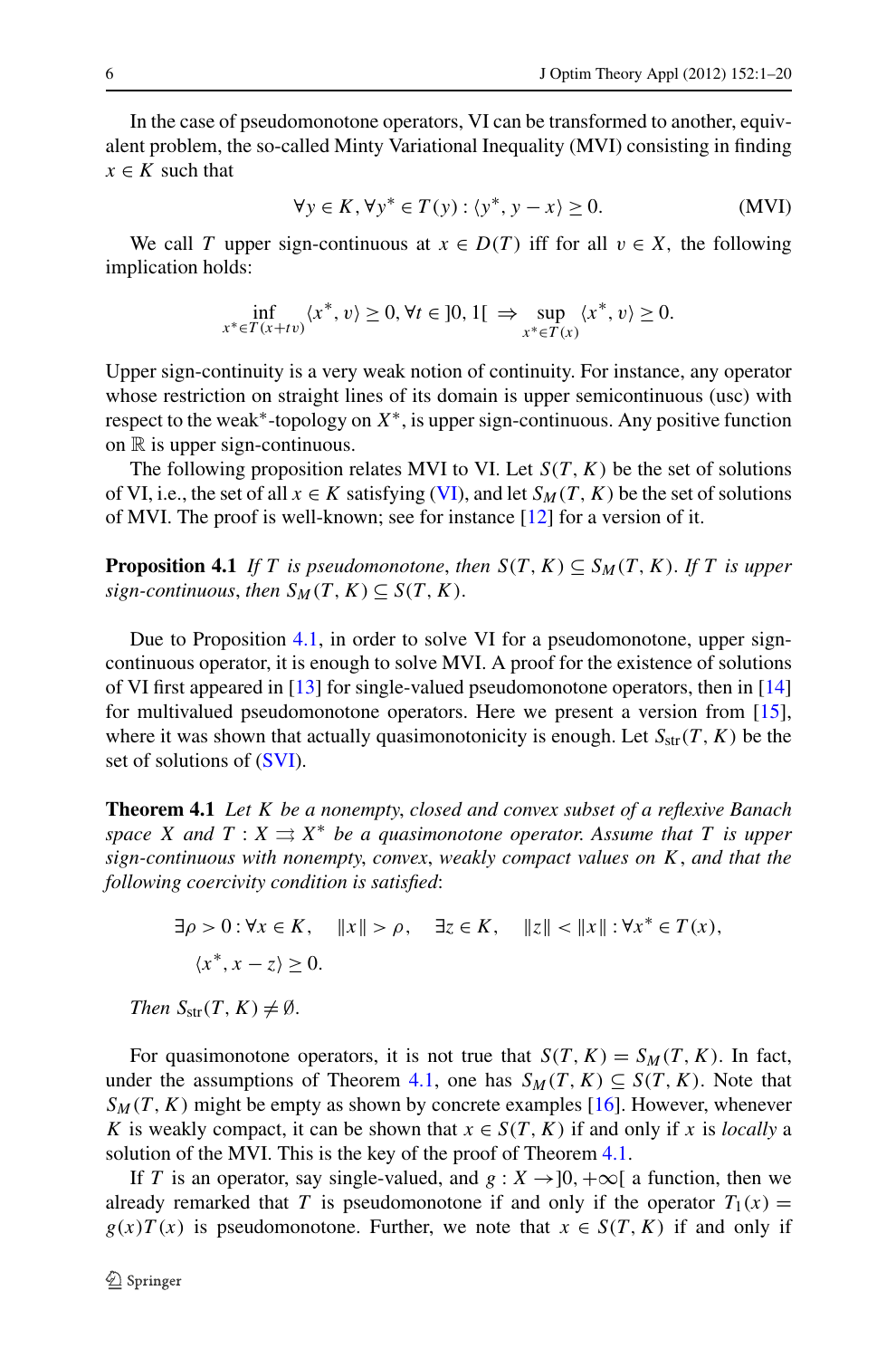<span id="page-6-0"></span> $x \in S(T_1, K)$  for all convex subsets *K*. Thus, from the point of view of variational inequalities,  $T$  and  $T_1$  are indistinguishable. One can develop this idea further by introducing the notion of equivalence of arbitrary pseudomonotone operators [\[17](#page-19-10)]:

**Definition 4.1** Two pseudomonotone operators  $T_1$  and  $T_2$  are equivalent iff the following conditions are satisfied:

(i) 
$$
Z_{T_1} = Z_{T_2}
$$
;  
(ii)  $\mathbb{R}_{++}T_1(x) = \mathbb{R}_{++}T_2(x)$  for all  $x \in X \setminus Z_{T_1}$ .

This means that  $T_1$  and  $T_2$  should have the same set of zeros, and for every x that is not a zero, every element of  $T_1(x)$  is a positive multiple of an element of  $T_2(x)$  and vice versa. We denote the equivalence of  $T_1$  and  $T_2$  by  $T_1 \sim T_2$ . Note that condition (ii) in Definition [4.1](#page-6-0) implies that  $T_1$  and  $T_2$  have the same domain: if  $x \notin D(T_1)$  then  $\emptyset = \mathbb{R}_{++}T_1(x) = \mathbb{R}_{++}T_2(x)$ ; thus,  $x \notin D(T_2)$ .

The term "equivalence" is justified by the fact that, under some weak conditions, two pseudomonotone operators are equivalent if and only if the corresponding VI has the same solutions, as the following theorem shows.

**Theorem 4.2** *Let*  $T_1$  *and*  $T_2$  *be two pseudomonotone operators. If*  $T_1 \sim T_2$ *, then*  $S(T_1, K) = S(T_2, K)$  *for all convex subsets K of X. Conversely, if*  $S(T_1, K) =$ *S(T*2*,K) for all straight line segments K of X*, *and T*1*,T*<sup>2</sup> *have convex*, *weak*∗ *compact values, then*  $T_1 \sim T_2$ .

*Proof* Assume first that  $T_1 \sim T_2$ . Let *K* be any convex set. We show that  $S(T_1, K) \subseteq$ *S*(*T*<sub>2</sub>*, K*). Let *x* ∈ *S*(*T*<sub>1</sub>*, K*). If *x* ∈ *Z*<sub>*T*<sub>1</sub></sub>, then *x* ∈ *Z*<sub>*T*<sub>2</sub></sub> and this obviously implies that *x* ∈ *S*(*T*<sub>2</sub>*, K*). So assume that *x* ∉ *Z*<sub>*T*<sub>1</sub></sub>. Since *x* ∈ *S*(*T*<sub>1</sub>*, K*), for every *y* ∈ *K* there exists  $x^*$  ∈ *T*<sub>1</sub>(*x*) such that  $\langle x^*, y - x \rangle \ge 0$ . But *T*<sub>1</sub>(*x*) ⊆ ℝ<sub>++</sub>*T*<sub>2</sub>(*x*) by assumption, so there exists  $t > 0$  such that  $tx^* \in T_2(x)$ . Since  $\langle tx^*, y - x \rangle \ge 0$ , we obtain  $x \in$  $S(T_2, K)$ , that is,  $S(T_1, K) \subseteq S(T_2, K)$ . Likewise, we obtain the reverse inclusion, consequently  $S(T_1, K) = S(T_2, K)$ .

Now assume that  $S(T_1, [a, b]) = S(T_2, [a, b])$  holds for all line segments  $[a, b]$ , and that  $T_1, T_2$  have convex, weak<sup>\*</sup>-compact values. To show equality (i) in Defi-nition [4.1,](#page-6-0) assume that  $x \in Z_{T_1}$  but  $x \notin Z_{T_2}$ . Then  $0 \notin T_2(x)$  and by the separation theorem, there exists  $v \in X$  such that for all  $x^* \in T_2(x)$ , one has  $\langle x^*, v \rangle < 0$ . The last inequality can be written as  $\langle x^*, (x + v) - x \rangle < 0$  for all  $x^* \in T_2(x)$ , hence it implies that  $x \notin S(T_2, [x, x + v])$ . On the other hand, since by assumption  $0 \in T_1(x)$ , we infer that  $x \in S(T_1, [x, x + v])$  thus arriving to a contradiction. Hence, (i) holds.

To show condition (ii), let us show first that  $D(T_1) = D(T_2)$ . Indeed, for each  $x \in$ *D*(*T*<sub>1</sub>)</sub> one has *S*(*T*<sub>2</sub>*,*[*x,x*]) = *S*(*T*<sub>1</sub>*,*[*x<sub></sub>,x*]) = {*x*} ≠ Ø*,* so *x* ∈ *D*(*T*<sub>2</sub>)*,* hence *D*(*T*<sub>1</sub>) ⊆  $D(T_2)$  and by symmetry we have equality. Consequently, we need to show condition (ii) only for  $x \in D(T_1) \setminus Z_{T_1}$ . Now assume that there exists  $x \in D(T_1) \setminus Z_{T_1} =$  $D(T_2) \setminus Z_{T_2}$  such that  $\mathbb{R}_{++}T_1(x) \neq \mathbb{R}_{++}T_2(x)$ , say  $\mathbb{R}_{++}T_1(x) \nsubseteq \mathbb{R}_{++}T_2(x)$ . Then there exists  $x^* \in T_1(x)$  such that  $x^* \notin \mathbb{R}_{++}T_2(x)$ . It follows that the sets  $\mathbb{R}_+[x^*]:=$  $\{tx^*: t \geq 0\}$  and  $T_2(x)$  have an empty intersection. By the separation theorem, there exists *v* ∈ *X* such that for all  $z^*$  ∈  $T_2(x)$  and all  $t ≥ 0$ ,  $\langle tx^*, v \rangle > \langle z^*, v \rangle$ . It follows easily that  $\langle z^*, v \rangle < 0$  for all  $z^* \in T_2(x)$ , and  $\langle x^*, v \rangle \ge 0$ . These imply that  $x \notin S(T_2, [x, x + v])$  and  $x \in S(T_1, [x, x + v])$ , thus contradicting condition (ii).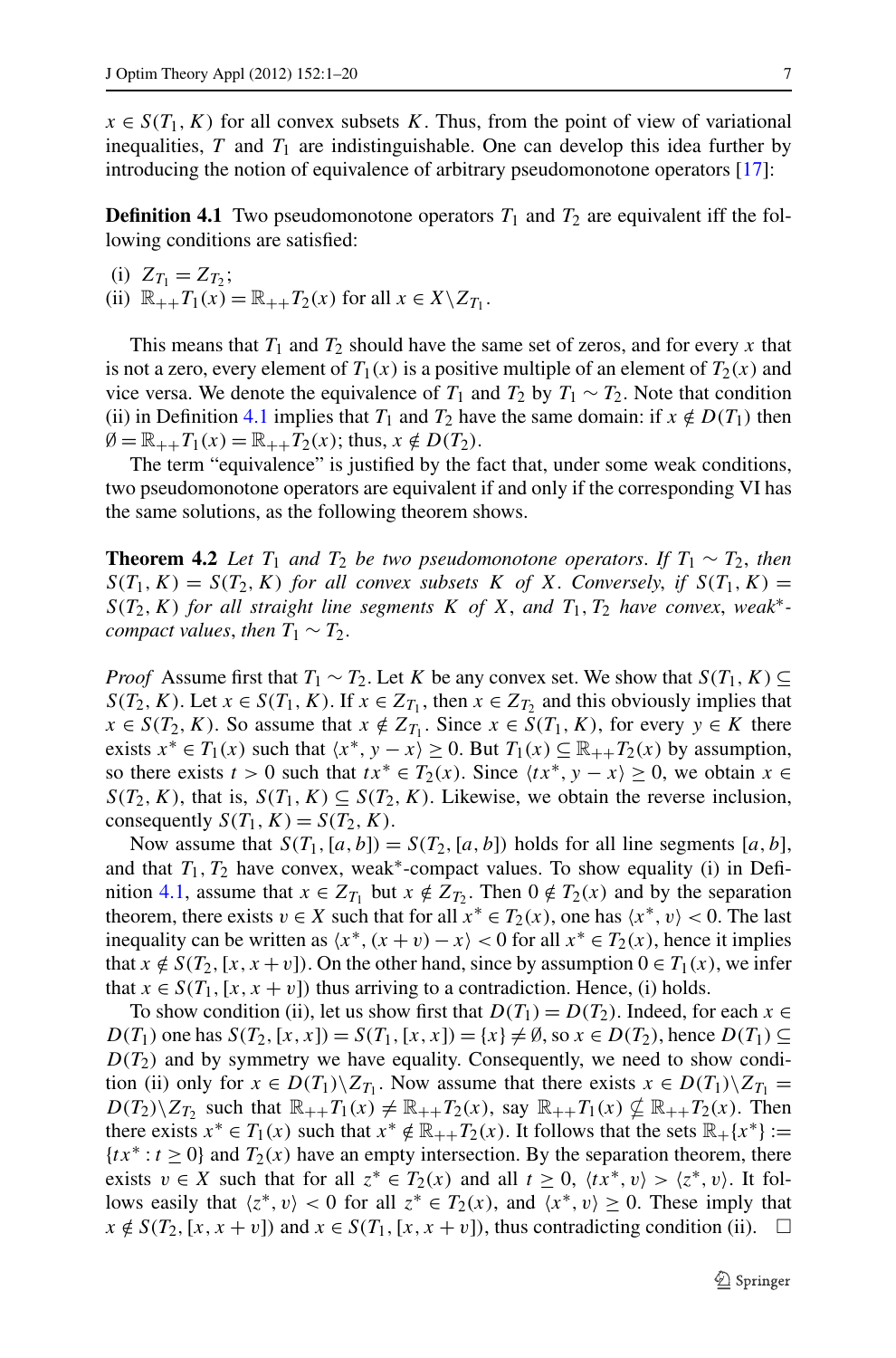<span id="page-7-0"></span>The notion of equivalence is a key tool both in the theory and applications of pseudomonotone operators, as we will see in the next sections.

#### **5 Maximal Pseudomonotone Operators**

<span id="page-7-6"></span><span id="page-7-2"></span>We recall that a monotone operator *T* is called maximal monotone iff it has no monotone extension except for itself; in other words, if *S* is a monotone operator such that  $gr(T) \subseteq gr(S)$ , then  $S = T$ . A somewhat weaker notion is the following: A monotone operator *T* is called *D*-maximal monotone iff it has no monotone extension with the same domain, except for itself; that is,  $gr(T) \subseteq gr(S)$  and  $D(T) = D(S)$ imply  $T = S$ .

<span id="page-7-7"></span>Maximal monotone operators have many nice properties, such as:

**Property P1** *If T is monotone*, *then it has a maximal monotone extension*.

<span id="page-7-5"></span>**Property P2** *If T is D-maximal monotone, then for each*  $x \in X$ ,  $T(x)$  *is weak*<sup>\*</sup>*closed and convex*.

<span id="page-7-8"></span>**Property P3** *If T is monotone*, *upper hemicontinuous on D(T ) with weak*∗*-closed convex values and D(T ) is open*, *then T is D-maximal monotone*. *In particular*, *T is usc on*  $D(T)$ .

<span id="page-7-4"></span><span id="page-7-3"></span>**Property P4** *The subdifferential of a lsc proper convex function is maximal monotone*.

**Property P5** *A D-maximal monotone operator is usc at every point of* int *D(T )*.

These properties are related with some properties of all monotone operators:

**Property P6** *If T is monotone and lsc at*  $x_0 \in \text{int } D(T)$ *, then T is single-valued at*  $x_0$ *.* 

**Property P7** If *T* satisfies the Aubin property<sup>[1](#page-7-1)</sup> around a point  $(x, x^*)$  of its graph, *then T is single-valued for all x in a neighborhood of x*.

<span id="page-7-1"></span>See for instance [[2\]](#page-18-1) for Properties [P1](#page-7-2)–[P6](#page-7-3) and [[18\]](#page-19-11) for [P7.](#page-7-4) If one tries to transcribe these properties to pseudomonotone operators in a straightforward way, one can see immediately that almost all of them do not hold. For instance, by analogy to Property [P4](#page-7-5) above, one would expect that the subdifferential of a pseudoconvex function is maximal pseudomonotone; however, if *f* is a continuously

 $T(v) \cap U \subseteq T(v') + l || v' - v || \overline{B}_Y(0, 1), \quad \forall v, v' \in V,$ 

where  $\overline{B}_Y(0, 1)$  denotes the closed unit ball of *Y*.

<sup>&</sup>lt;sup>1</sup>Given two Banach spaces *X* and *Y*, an operator  $T : X \rightrightarrows Y$  is said to satisfy the Aubin property around  $(x, y) \in \text{gr } T$  iff there exist neighborhoods *V* of *x*, *U* of *y* and a positive real number *l* such that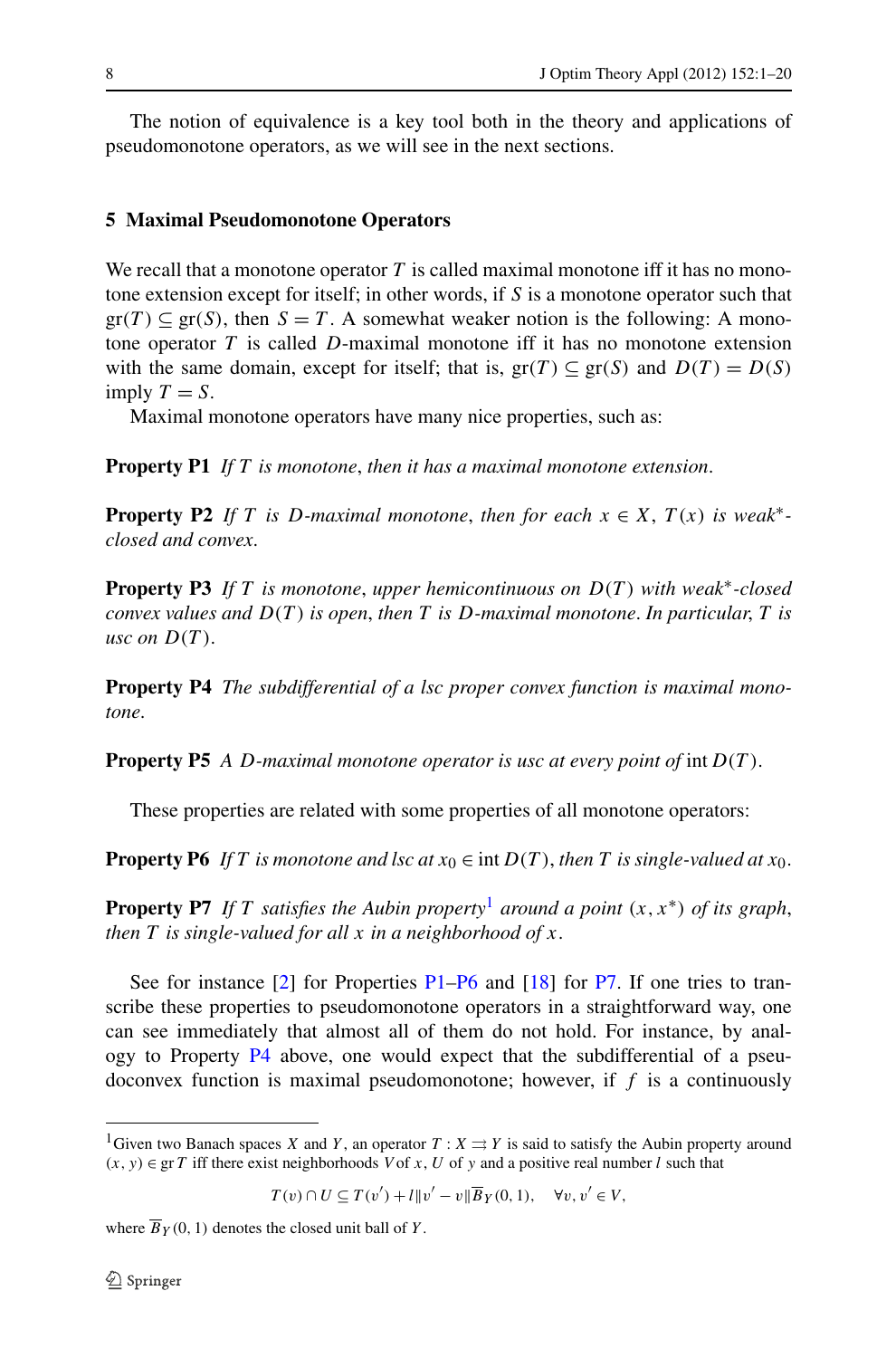differentiable pseudoconvex function, then one can easily check that the operator  $T(x) = f'(x)$  is pseudomonotone, but it has a nontrivial pseudomonotone extension, namely  $T_1(x) = \mathbb{R}_{++} \{f'(x)\}\)$ . Hence, maximal pseudomonotonicity has to be de-fined differently for Property [P4](#page-7-5) to hold. Also, the operator  $T : \mathbb{R} \rightrightarrows \mathbb{R}$  defined by  $T(x) := ]0, +\infty[$  for all  $x \in \mathbb{R}$  is pseudomonotone and lsc, but not single-valued, which is not what one would expect in view of Property  $P6$ .

A solution to this problem is provided by the notion of equivalence. As we will see, in most cases, a result of the form "if *T* is monotone, then it has property A" becomes "if *T* is pseudomonotone, then there exists an equivalent operator *T* that has property A". This is most welcome in VI, because we can replace the initially given operator by another one that has better properties, and still find the same solutions; see [[19,](#page-19-12) Corollary 11] for a concrete application of this idea to an algorithm solving a VI.

Given a pseudomonotone operator  $T$ , let  $[T]$  be its equivalence class:

$$
[T] := \{ S : X \rightrightarrows X^* : S \text{ is pseudomonotone, } S \sim T \}.
$$

It is easy to check that the operator *T* defined by  $T(x) := \bigcup_{S \in [T]} S(x)$  is pseu-<br>domainton and is equivalent to *T*. It is of course the maximum element of [*T*], with domonotone and is equivalent to *T* . It is of course the maximum element of [*T* ], with respect to graph inclusion. The following proposition gives an explicit construction for  $T$ .

**Proposition 5.1** *The operator T is given by the formula*:

<span id="page-8-0"></span>
$$
\widehat{T}(x) = \begin{cases}\nN_{L_{T,x}}, & \text{if } x \in Z_T \\
\mathbb{R}_{++}T(x), & \text{if } x \notin Z_T\n\end{cases}\n\tag{4}
$$

*where*  $L_{T,x}$  *is the set* 

$$
L_{T,x} := \{ y \in D(T) : \exists y^* \in T(y) : \langle y^*, y - x \rangle = 0 \}
$$

*and*  $N_{L_{T,x}}$  *is the normal cone to*  $L_{T,x}$  *at x*:

$$
N_{L_{T,x}} := \{ x^* \in X^* : \langle x^*, y - x \rangle \le 0, \forall y \in L_{T,x} \}.
$$

*Proof* Let us call  $T_1$  the operator defined by the right-hand side of [\(4](#page-8-0)). We first show that *T*<sub>1</sub> is pseudomonotone. Let  $(x, x^*)$ ,  $(y, y^*) \in \text{gr}(T_1)$  be such that  $\langle x^*, y - x \rangle \ge 0$ . Note that there exists  $x_1^* \in T(x)$  such that  $\langle x_1^*, y - x \rangle \ge 0$ ; in fact, if  $x \in Z_T$  then we can take  $x_1^* = 0$ , otherwise  $x^* \in \mathbb{R}_{++}T(x)$ , so we can take  $x_1^* = tx^*$  for some  $t > 0$ . Since *T* is pseudomonotone, it follows that  $\langle z^*, y - x \rangle \ge 0$  for all  $z^* \in T(y)$ . If  $y \notin$ *Z<sub>T</sub>*, then obviously  $\langle z^*, y - x \rangle \ge 0$  for all  $z^* \in T_1(y) = \mathbb{R}_{++}T(y)$ . If  $y \in Z_T$ , then again pseudomonotonicity of *T* implies that  $\langle x_1^*, x - y \rangle \ge 0$ . Consequently,  $\langle x_1^*, x - y \rangle$ *y*) = 0 and *x* ∈ *L<sub>T,y</sub>*. Hence for any  $z^*$  ∈ *T*<sub>1</sub>(*y*) =  $N_{L_{T,y}}$  one has  $\langle z^*, y - x \rangle \ge 0$ , and *T*<sup>1</sup> is pseudomonotone.

It is clear that  $T_1$  is equivalent to  $T$ . Let  $S \in [T]$ . For all  $x \notin Z_T$  one has  $S(x) \subseteq \mathbb{R}_{++}S(x) = \mathbb{R}_{++}T(x) = T_1(x)$ . Now let  $x \in Z_T$ . We have to show that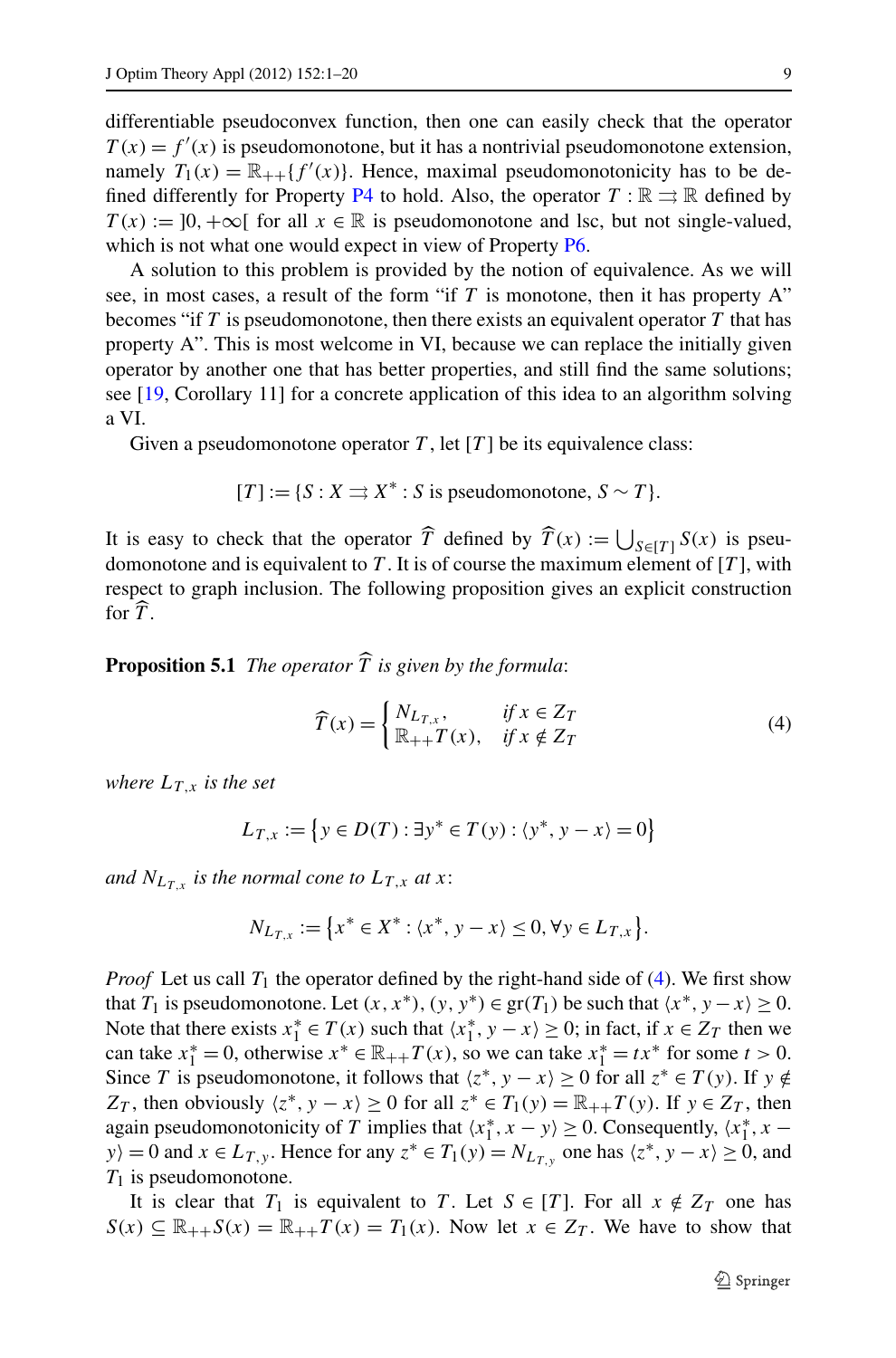*S(x)* ⊆ *N*<sub>*LT x</sub>*, i.e., for each  $x^*$  ∈ *S(x)* and  $y$  ∈ *L<sub>T,x</sub>*,  $\langle x^*, x - y \rangle \ge 0$  holds. We con-</sub> sider two cases: if  $y \in Z_S = Z_T$ , then  $\langle 0, x - y \rangle = 0$  together with the pseudomonotonicity of *S*, imply that  $\langle x^*, x - y \rangle \ge 0$  for all  $x^* \in S(x)$ . In the second case, assume that *y*  $\notin Z$ <sub>S</sub>. By definition of  $L_{T,x}$ , there exists  $y^* \in T(y)$  such that  $\langle y^*, y - x \rangle = 0$ . Since  $\mathbb{R}_{++}T(y) = \mathbb{R}_{++}S(y)$ , there exists  $y_1^* \in S(y)$  such that  $\langle y_1^*, x - y \rangle = 0$  holds; then we deduce again  $\langle x^*, x - y \rangle \ge 0$  for all  $x^* \in S(x)$ . Thus,  $S(x) \subseteq T_1(x)$  in all cases, so  $T_1$  is the maximum element of [*T*], i.e., it is equal to  $\hat{T}$ .  $\widehat{T}$ .

Note that the definition of  $T$  does not exclude that  $T$  has a pseudomonotone ex-<br>sion with the same domain: it only says that it does not have a pseudomonotone tension with the same domain; it only says that it does not have a pseudomonotone extension with the same domain, which is equivalent to *T* . We are now ready to define maximal pseudomonotonicity:

<span id="page-9-2"></span>**Definition 5.1** A pseudomonotone operator *T* is called *D*-maximal pseudomonotone iff *T* has no pseudomonotone extension with the same domain except for itself.

There is a practical way to check maximal pseudomonotonicity, provided by the following lemma. See [\[17](#page-19-10)] for the proof.

**Lemma 5.1** *Let T be a pseudomonotone operator. Suppose that for any*  $(x, x^*) \in$  $(D(T)\Z_T) \times X^*$  *such that*  ${(x, x^*)}$  ∪ gr(*T*) *is the graph of a pseudomonotone operator, one has*  $x^*$  ∈  $\mathbb{R}_{++}T(x)$ . *Then T is D-maximal pseudomonotone. The converse is also true*, *provided that D(T ) is convex*.

<span id="page-9-3"></span>As a first application, we give the following result on the set of zeros  $Z_T$  of a *D*maximal pseudomonotone operator. If *T* is pseudomonotone and  $x \in Z_T$ , then it is clear that for any  $(y, y^*) \in \text{gr}(T)$ , one has  $\langle y^*, y - x \rangle \ge 0$ . In fact, this is true for all  $(y, y^*)$  ∈ gr( $\hat{T}$ ) since  $x \in Z_{\hat{T}}$ . It is interesting that for *D*-maximal pseudomonotone operators the converse also holds: operators, the converse also holds:

**Proposition 5.2** *Let*  $T$  *be a D-maximal pseudomonotone operator and*  $x \in D(T)$ *. Then*  $x \in Z_T$ , *if and only if* 

<span id="page-9-1"></span><span id="page-9-0"></span>
$$
\forall (y, y^*) \in \text{gr}(\widehat{T}), \quad \langle y^*, y - x \rangle \ge 0. \tag{5}
$$

*If in addition*  $D(T)$  *is convex, then*  $x \in Z_T$  *if and only if* 

$$
\forall (y, y^*) \in \text{gr}(T), \quad \langle y^*, y - x \rangle \ge 0. \tag{6}
$$

*Proof* If [\(5](#page-9-0)) holds, then for all  $y^* \in \hat{T}(y)$  the following two implications are true:

$$
\langle 0, y - x \rangle \ge 0 \implies \langle y^*, y - x \rangle \ge 0
$$
  

$$
\langle y^*, x - y \rangle \ge 0 \implies \langle 0, x - y \rangle \ge 0.
$$

It follows that the operator with graph  $\text{gr}(\widehat{T}) \cup \{(x, 0)\}\$ is pseudomonotone. Since *T* is *D*-maximal pseudomonotone, we deduce that  $0 \in T(x)$ , i.e.,  $x \in Z_T$ .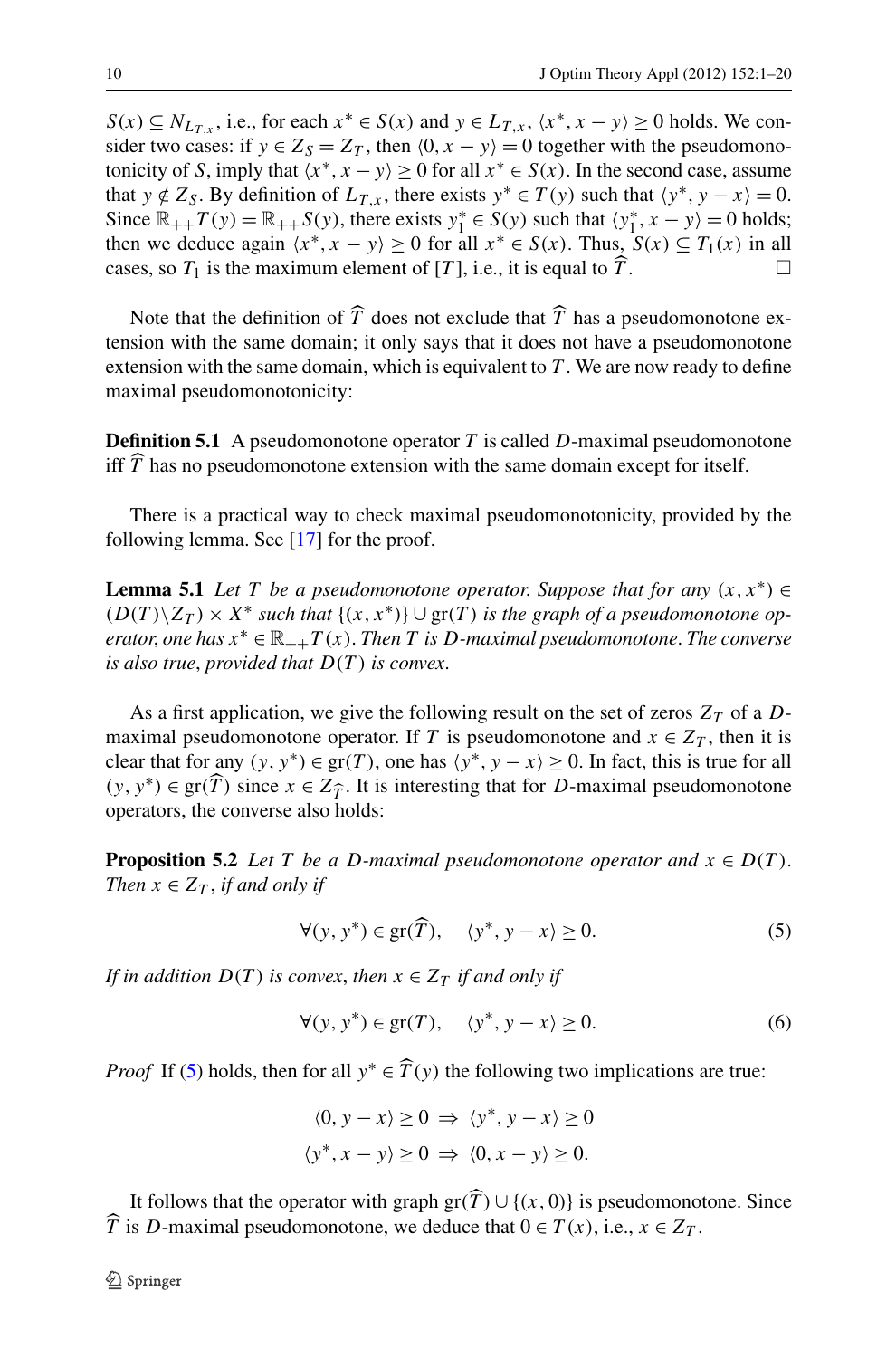Now assume that  $D(T)$  is convex and [\(6](#page-9-1)) holds. With the same argument as before,  $gr(T) \cup \{(x, 0)\}\$ is the graph of a pseudomonotone operator. If we suppose that *x* ∉  $Z_T$ , then it follows from Lemma [5.1](#page-9-2) that  $0 \in \mathbb{R}_{++}T(x)$  thus  $0 \in T(x)$ , a contra- $\Box$ 

In view of the previous proposition, the set of zeros is given by

$$
Z_T = \bigcap_{(y,y^*) \in \text{gr}(\widehat{T})} \{x \in D(T) : \langle y^*, y - x \rangle \ge 0\}.
$$
 (7)

Hence,  $Z_T$  is the intersection of  $D(T)$  with a family of closed halfspaces. We deduce the following corollary:

**Corollary 5.1** *If*  $T$  *is a D-maximal pseudomonotone operator, then*  $Z_T$  *is closed in D(T). If in addition D(T) is convex, then*  $Z_T$  *is convex.* 

We now are in position to show that, in case  $D(T)$  is convex, there is another equivalent, but more attractive definition of *D*-maximal pseudomonotonicity.

**Proposition 5.3** *Let T be pseudomonotone with convex domain*. *Then T is Dmaximal pseudomonotone if and only if every pseudomonotone extension of T with the same domain is equivalent to T* .

*Proof* Let *T* be *D*-maximal pseudomonotone and let *S* be a pseudomonotone extension of *T* with  $D(S) = D(T)$ . We show first that  $Z_T = Z_S$ . Clearly,  $Z_T \subseteq Z_S$  since *S* is an extension of *T*. If  $x \in Z_S$ , then pseudomonotonicity of *S* implies that for every *(y, y<sup>∗</sup>)* ∈ gr*(S)*,  $\langle y^*, y - x \rangle \ge 0$ . This holds *a fortiori* for every  $(y, y^*) \in \text{gr}(T)$ , so  $x \in Z_T$  by Proposition [5.2,](#page-9-3) hence  $Z_T = Z_S$ .

Given  $x \in D(T) \setminus Z_T$  one has obviously  $\mathbb{R}_{++}T(x) \subseteq \mathbb{R}_{++}S(x)$ . Now take any  $x^* \in S(x)$ . The operator with graph  $\text{gr}(T) \cup \{(x, x^*)\}$  is a restriction of *S*, thus it is pseudomonotone. Since *T* is *D*-maximal monotone, Lemma [5.1](#page-9-2) implies that  $x^* \in$  $\mathbb{R}_{++}T(x)$ . Accordingly,  $\mathbb{R}_{++}T(x) = \mathbb{R}_{++}S(x)$  so *S* ∼ *T*.

Conversely, assume that  $T$  is a pseudomonotone operator such that every pseudomonotone extension of *T* with the same domain is equivalent to *T* . If *S* is a pseudomonotone extension of *T* with the same domain, then *S* is also an extension of *T*,<br>so  $S \sim T$ , Since  $\hat{T}$  is the largest element of  $[T]$  it follows that  $S = \hat{T}$ . This means so *S* ∼ *T*. Since  $\overline{T}$  is the largest element of [*T*], it follows that *S* =  $\overline{T}$ . This means that *T* is *D*-maximal monotone.

Let us check if Properties [P1–](#page-7-2)[P7](#page-7-4) of monotone operators can be modified to hold for pseudomonotone ones. Exactly as for monotone operators, an application of Zorn's lemma shows that Property [P1](#page-7-2) of monotone operators has its pseudomonotone counterpart:

**Proposition 5.4** *Every pseudomonotone operator T has a D-maximal pseudomonotone extension with the same domain*.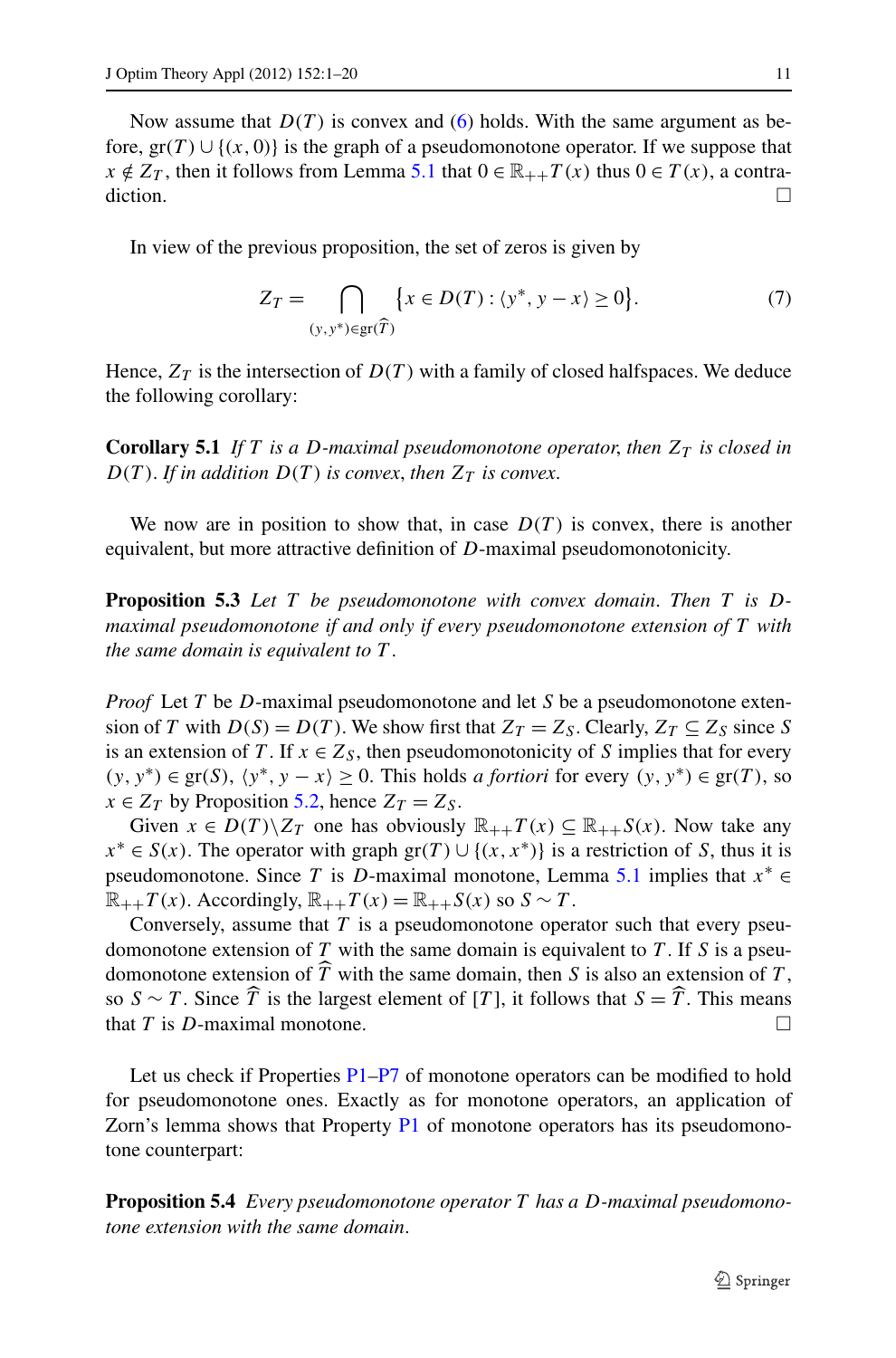Property P<sub>2</sub> of maximal monotone operators is only partially recovered. In fact, let *T* be *D*-maximal pseudomonotone. Then *T* does not admit a pseudomonotone ex-<br>tension except for itself. However, it is easy to see that the operator conv $\hat{T}$  defined by tension except for itself. However, it is easy to see that the operator conv T defined by<br>  $(\cos y \hat{T})(x) := \cos y(\hat{T}(x))$  is pseudomonotone. Hence  $\cos \hat{T} - \hat{T}$  and we deduce  $(\text{conv } T)(x) := \text{conv}(T(x))$  is pseudomonotone. Hence conv  $T = T$  and we deduce the following property: the following property:

<span id="page-11-0"></span>**Proposition 5.5** *If T is D-maximal pseudomonotone, then*  $\widehat{T}(x)$  *is convex for all x* ∈ *X*.

It is not true that  $\widehat{T}(x)$  is weak<sup>\*</sup>-closed, since for  $x \notin Z_T$ ,  $\widehat{T}(x)$  is a cone without 0. It is not even true that  $\hat{T}(x) \cup \{0\}$  is weak<sup>\*</sup>-closed, unless some additional conditions are met (see, e.g., [[17\]](#page-19-10)).

Property [P3](#page-7-7) also has its pseudomonotone counterpart [[17](#page-19-10)]:

**Proposition 5.6** *Let T be pseudomonotone and upper sign-continuous*, *D(T ) be open and*  $T(x)$  *be weak*<sup>\*</sup>-compact and convex for all  $x \in D(T)$ . Then *T* is *Dmaximal pseudomonotone*.

<span id="page-11-2"></span>If *f* is a locally Lipschitz function, then dom(*f*) is open,  $D(\partial \uparrow f) = \text{dom}(f)$ ,  $\partial^{\uparrow} f(x)$  is weak<sup>\*</sup>-compact and convex for all  $x \in D(\partial^{\uparrow} f)$ , and  $\partial^{\uparrow} f$  is upper semi-continuous in the strong-to-weak<sup>\*</sup> topology [\[20](#page-19-13)]. In particular,  $\partial^{\uparrow} f$  is upper signcontinuous. If in addition *f* is pseudoconvex, then  $\partial^{\uparrow} f$  is pseudomonotone. Hence, Proposition [5.6](#page-11-0) entails the following version of Property [P4](#page-7-5) for pseudomonotone operators:

**Corollary 5.2** *Let*  $f : X \to \mathbb{R} \cup \{+\infty\}$  *be a pseudoconvex, locally Lipschitz function. Then ∂*↑*f is a D-maximal pseudomonotone operator*.

<span id="page-11-3"></span>Property [P5](#page-7-8) cannot be recovered as it is. It is not true that for each *D*-maximal pseudomonotone operator, there exists an equivalent pseudomonotone operator that is upper semicontinuous (or even upper sign-continuous) at the interior of its domain. However, in finite dimensions it can be shown (see  $[17]$  $[17]$ ) that this is true in a form similar to the one given in the second part of  $P3$ :

**Theorem 5.1** *Let*  $T : \mathbb{R}^k \implies \mathbb{R}^k$  *be pseudomonotone, upper sign-continuous on D(T )*, *with compact convex values*. *Suppose that D(T ) is an open convex set*. *Then there exists a pseudomonotone operator T*<sup>1</sup> *with compact convex values which is usc on*  $D(T)$ *, and such that*  $T_1 \sim T$ *.* 

<span id="page-11-1"></span>Regarding Properties [P6](#page-7-3) and [P7](#page-7-4), we have the following proposition for the pseudomonotone case. Let us first define two operators  $T_1$  and  $T_2$  to be locally equivalent at  $x_0 \in X$ , iff there exists a neighborhood *U* of  $x_0$  such that the restrictions of  $T_1$  and *T*<sup>2</sup> on *U* are equivalent.

**Proposition 5.7** *Let T be a pseudomonotone operator and*  $x_0 \in \text{int } D(T)$ *.*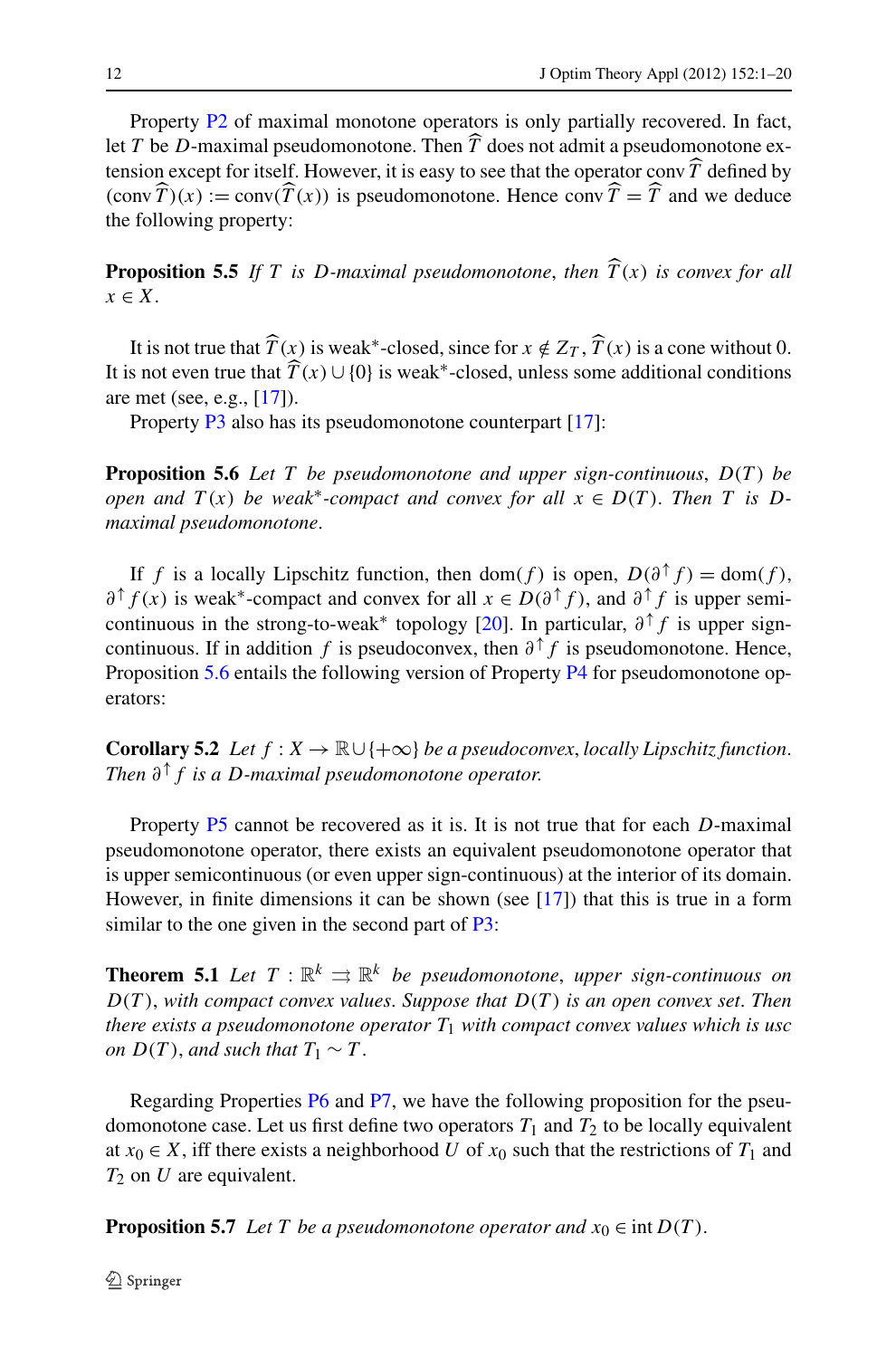- (i) If *T* is lower semicontinuous at  $x_0$ , then  $T(x) = \{0\}$  or  $T(x) \subseteq \mathbb{R}_{++} \{x_0^*\}$  for *some*  $x_0^*$  ∈  $T(x_0)$ .
- (ii) *If T* is lower semicontinuous in a neighborhood of  $x_0 \notin Z_T$ , then *T* is locally *equivalent around x*<sup>0</sup> *to a single-valued*, *norm-to-weak*<sup>∗</sup> *continuous operator*.
- (iii) *In case X is finite dimensional*, *assertion* (*ii*) *is true without the assumption*  $x_0 \notin Z_T$ .

*Proof* Part (i) was proved in Proposition 3.9 of [[17](#page-19-10)]. To prove part (ii), we re-mark that by Proposition [5.2](#page-9-3), we know that there exists  $(y, y^*) \in \text{gr}(T)$  such that  $\langle y^*, x_0 - y \rangle > 0$ . Let *U* be an open neighborhood of  $x_0$  such that  $U \subseteq D(T)$ , *T* is lower semicontinuous on *U*, and  $\langle y^*, x - y \rangle > 0$  for all  $x \in U$ . By pseudomonotonicity, we obtain  $\langle x^*, x - y \rangle > 0$  for all  $x^* \in T(x)$ ,  $x \in U$ . Obviously, *U* does not intersect  $Z_T$ . For each  $x \in U$ , select  $F(x) \in \mathbb{R}_{++}T(x)$  such that  $\langle F(x), x - y \rangle = 1$ . By part (i), we know that  $\mathbb{R}_{++}T(x) = \mathbb{R}_{++} \{F(x)\}\)$ , so T is locally equivalent to the single-valued operator *F*.

Now assume that  ${x_n}$  is a sequence in *U* converging to  $x \in U$ . There exists  $\lambda > 0$ such that  $F(x) = \lambda x^*$  for some  $x^* \in T(x)$ . From  $\langle F(x), y - x \rangle = 1$  we deduce that  $\lambda = 1/(x^*, x - y)$ . Since *T* is lsc, there exist  $x_n^* \in T(x_n)$  such lim $x_n^* = x^*$  in the weak\* topology. There exist  $\lambda_n > 0$  such that  $F(x_n) = \lambda_n x_n^*$ . Since  $\langle \lambda_n x_n^*, x_n - y \rangle =$ 1 by definition of  $F(x_n)$ , and  $\lim \langle x_n^*, x_n - y \rangle = \langle x^*, x - y \rangle = 1/\lambda$ , we deduce that lim  $\lambda_n = \lambda$ . Consequently, lim  $F(x_n) = F(x)$  in the weak\* topology, and *F* is normto-weak∗continuous.

For part (iii) we have only to consider the case  $x_0 \in Z_T$ . Let *U* be a closed ball with center  $x_0$  such that  $U \subseteq D(T)$  and T is lower semicontinuous on U. Define *F* : *U* → *X*<sup>\*</sup> as follows: if *x* ∈ *Z<sub>T</sub>* then *F(x)* = 0. If *x* ∉ *Z<sub>T</sub>*, then choose  $x$ <sup>\*</sup> ∈ *T(x)* and set  $F(x) = \rho(x) \frac{x^*}{\|x^*\|}$  where  $\rho(x)$  is the distance of *x* from the closed convex set  $Z_T \cap U$ . In view of (i), it is clear that *F* is equivalent to *T*. Also, *F* is obviously continuous at every point of  $Z_T \cap U$ . Continuity at points  $x \in U \setminus Z_T$  can be proved as in case (ii): if the sequence  $\{x_n\}$  in *U* converges to *x* and  $F(x) = \rho(x) \frac{x^*}{\|x^*\|}$  with  $x^* \in$ *T*(*x*), then by lower semicontinuity, there exist  $x_n^* \in T(x_n)$  such that the sequence {*xn*} converges to *x*∗. By the finite dimensionality of the space and the continuity of  $\rho$ , we deduce that  $\{F(x_n)\}$  converges to  $F(x)$ , hence *F* is continuous at *x*.

<span id="page-12-0"></span>Note that lower semicontinuity, which we assumed in Proposition [5.7](#page-11-1), even in the norm×norm topology in  $X \times X^*$  is a weaker assumption than the Aubin property assumed in [P7](#page-7-4); see [\[21](#page-19-14)].

#### **6 Paramonotone and Pseudomonotone∗ Operators**

Many of the algorithms used to solve problems involving monotone operators make use of assumptions stronger than monotonicity. One of those assumptions is strict monotonicity: An operator  $T : X \rightrightarrows X^*$  is called strictly monotone iff for every  $(x, x^*)$ ,  $(y, y^*) \in \text{gr}(T)$  with  $x \neq y$ ,

$$
\langle y^* - x^*, y - x \rangle > 0.
$$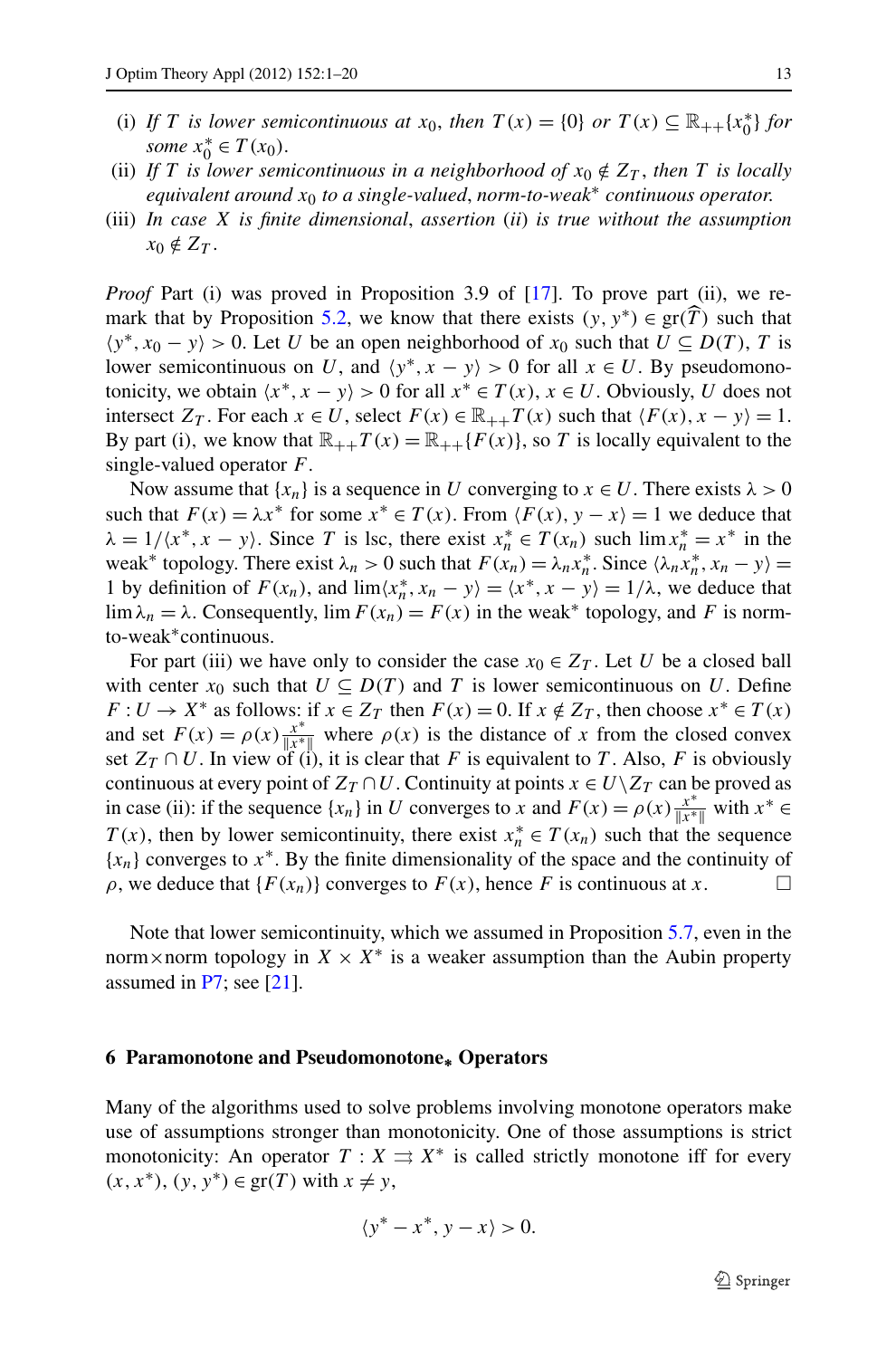Likewise, the operator *T* is called strictly pseudomonotone iff for every  $(x, x^*)$ ,  $(y, y^*) \in \text{gr}(T)$  with  $x \neq y$ , the following implication holds:

$$
\langle x^*, y - x \rangle \ge 0 \Rightarrow \langle y^*, y - x \rangle > 0.
$$

Strict monotonicity and pseudomonotonicity have some important consequences; for instance, they imply that VI has at most one solution. In search for less restrictive assumptions, Bruck [\[22](#page-19-15), [23](#page-19-16)] proposed the following property.

<span id="page-13-1"></span>**Definition 6.1** A monotone operator *T* is called paramonotone iff for every  $(x, x^*)$ ,  $(y, y^*)$  ∈ gr(*T*),

$$
\langle y^* - x^*, y - x \rangle = 0 \Rightarrow x^* \in T(y) \quad \text{and} \quad y^* \in T(x).
$$

Obviously, strictly monotone maps are paramonotone. It can be shown [\[22](#page-19-15), [23](#page-19-16)] that the subdifferential of any proper, lsc convex function is paramonotone, so paramonotonicity is a significantly less restrictive assumption than strict monotonicity. In fact, the following proposition holds:

**Proposition 6.1** *If*  $T : X \rightrightarrows X^*$  *is cyclically monotone and maximal monotone, then it is paramonotone*. *Consequently*, *the subdifferential of a proper*, *lsc convex function is paramonotone*.

The reason of the usefulness of paramonotone operators is that they possess the "cutting-plane property" (CCP) which is stated as follows, where *K* is a subset of *X*:

$$
\begin{aligned}\nx \in S(T, K) \\
z \in K \\
\langle z^*, x - z \rangle \ge 0 \text{ for some } z^* \in T(z)\n\end{aligned}\n\Rightarrow z \in S(T, K). \tag{CPP}
$$

CCP is useful in algorithms to solve VI for the following reason. Assume that VI has solutions. If at the *n*th iteration of an algorithm we find a point  $x_n$ that is not a solution of the Stampacchia variational inequality, then CCP implies that all solutions are contained in the intersection of *K* with the open halfspace  ${x \in X : \langle x_n^*, x - x_n \rangle} < 0$ , where  $x_n^*$  is any element of  $x_n$ .

A first attempt to find a notion similar to paramonotonicity, but related to pseudomonotone operators, was made by Crouzeix, Marcotte and Zhu [[24\]](#page-19-17), who introduced the following definition: a multivalued operator  $T : X \rightrightarrows X^*$  is called<sup>[2](#page-13-0)</sup> spseudomonotone<sub>\*</sub> iff it is pseudomonotone, and for every  $(x, x^*)$ ,  $(y, y^*) \in \text{gr}(T)$ the following implication holds:

$$
\langle x^*, y - x \rangle = \langle y^*, y - x \rangle = 0 \implies \exists k > 0 : ky^* \in T(x).
$$

<span id="page-13-0"></span>It can be easily shown that s-pseudomonotone∗ operators satisfy CCP; also, every paramonotone operator is s-pseudomonotone∗. Finally, if *f* is a differentiable pseudoconvex function, then its gradient is s-pseudomonotone∗ [[24\]](#page-19-17). However, until very

<sup>2</sup>In order to avoid confusion with the notion of pseudomonotone<sup>∗</sup> operator defined below, we follow [[25\]](#page-19-18) and use "s-pseudomonotone∗" for the notion introduced in [[24\]](#page-19-17).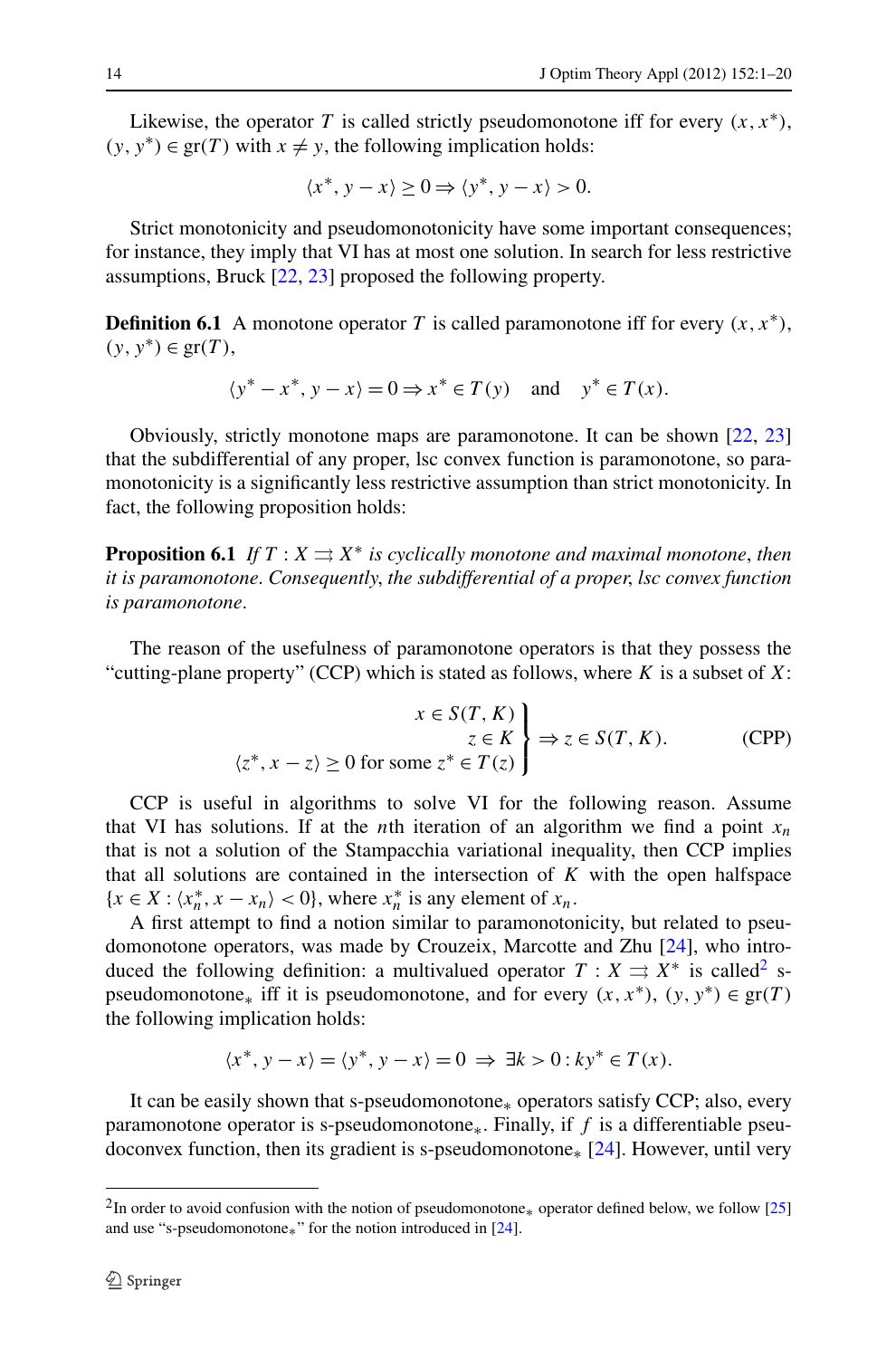recently, it was not known whether this can be generalized to nonsmooth pseudoconvex functions. An answer was given by Castellani and Giuli, who have shown by a counterexample that the Clarke subdifferential of a locally Lipschitz pseudoconvex function is not necessarily s-pseudomonotone∗. So this notion is not a good candidate to replace paramonotonicity for multivalued operators [[25\]](#page-19-18). A better candidate is given through the use of equivalence of pseudomonotone operators.

**Definition 6.2** A pseudomonotone operator *T* is called pseudomonotone<sub>\*</sub> [\[26](#page-19-19)] iff it is pseudomonotone, and for every  $(x, x^*)$ ,  $(y, y^*) \in \text{gr}(T)$ , the following implication holds:

$$
\langle x^*, x - y \rangle = \langle y^*, x - y \rangle = 0 \Rightarrow x^* \in \widehat{T}(y) \quad \text{and} \quad y^* \in \widehat{T}(x).
$$

<span id="page-14-0"></span>Pseudomonotone∗ operators have many nice properties. First, all paramonotone and all s-pseudomonotone∗ operators are pseudomonotone∗. In fact, a single-valued operator is s-pseudomonotone∗ if and only if it is pseudomonotone∗ [\[26\]](#page-19-19). This is no longer true if we consider multivalued operators [\[25](#page-19-18)]. In addition, the following proposition holds, which is a version of Proposition [6.1](#page-13-1) adapted to pseudomonotone $<sub>∗</sub>$ </sub> operators.

**Proposition 6.2** *If T is a D-maximal pseudomonotone*, *cyclically pseudomonotone operator with convex domain*, *then T is pseudomonotone*∗. *Consequently*, *the subdifferential of a locally Lipschitz pseudoconvex function is pseudomonotone*∗.

It is easy to see that if *T* is pseudomonotone<sub>\*</sub> and  $f: X \to [0, +\infty[$  is any function, then the operator  $T_1$  defined by  $T_1(\cdot) := f(\cdot)T(\cdot)$  is pseudomonotone<sub>\*</sub>. This can be generalized as follows [\[26](#page-19-19)].

**Proposition 6.3** *If*  $T : X \rightrightarrows X^*$  *is pseudomonotone*<sup>\*</sup> *and*  $S \sim T$ *, then S is pseudomonotone*∗.

It is not hard to check that pseudomonotone∗ operators have the cutting-plane property. It is interesting that under the assumptions commonly used in variational inequalities, they are exactly the operators having the cutting-plane property. Given  $K \subseteq X$  and an operator *T*, let us call *T* "pseudomonotone on *K*" (resp., "pseudomonotone∗ on *K*"), iff its restriction to *K* is pseudomonotone (resp., pseudomonotone∗). The proof of the following two results can be found in [[26\]](#page-19-19).

**Theorem 6.1** *Let*  $T : X \rightrightarrows X^*$  *be pseudomonotone on a convex set*  $K$ .

- (i) If  $T$  is pseudomonotone<sub>\*</sub>, then CCP holds on every subset of  $K$ .
- (ii) *Conversely*, *if T has convex*, *w*∗*-compact values and has the CCP on every convex, compact subset of*  $K$ *, then*  $T$  *is pseudomonotone* $*$  *on* int  $K$ *.*

In case *T* is single-valued, we can even drop the assumption of pseudomonotonicity: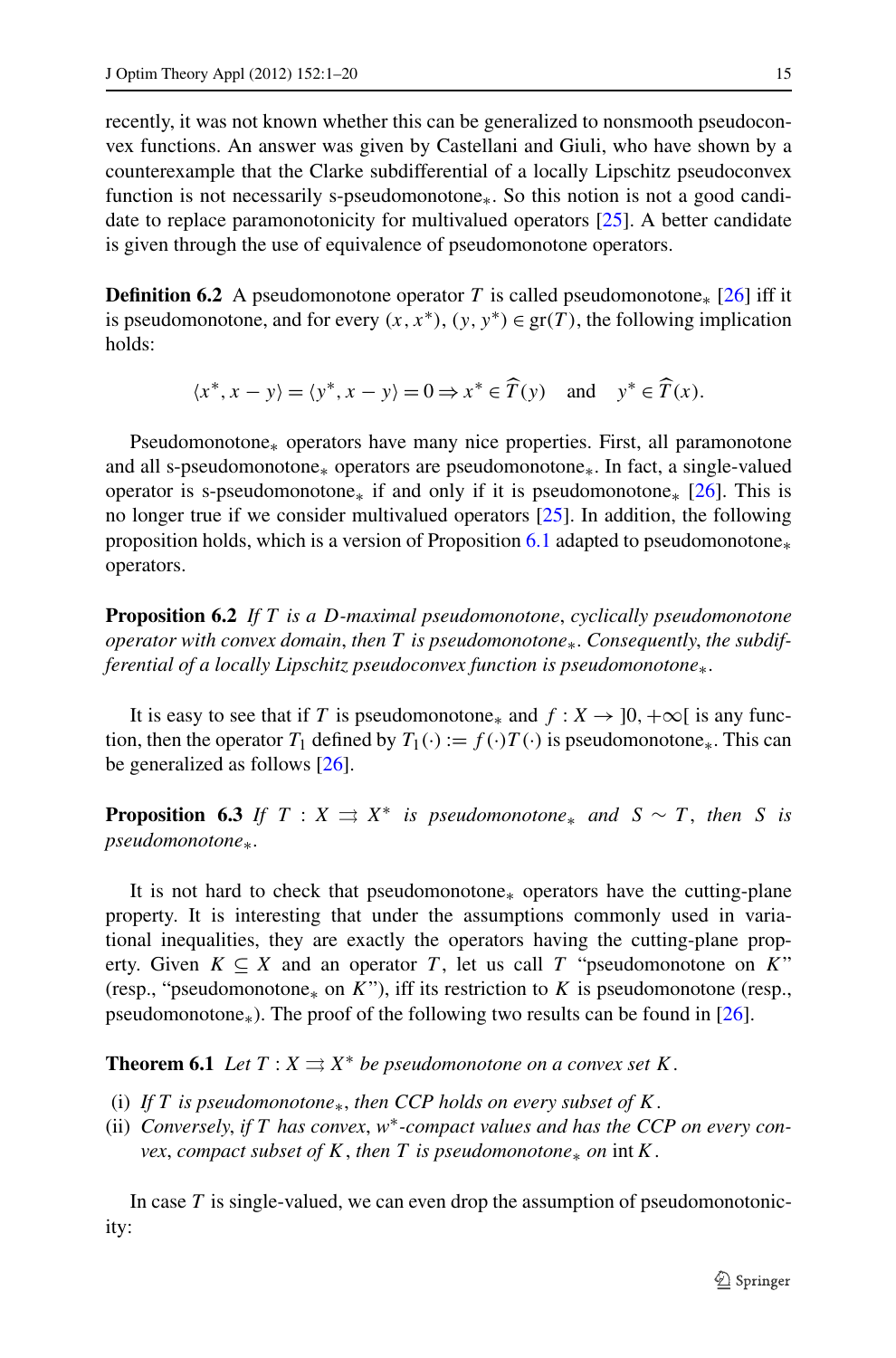**Corollary 6.1** *Let*  $T: K \to X^*$  *be hemicontinuous (i.e., weak*<sup>\*</sup>-continuous along *straight lines*). *If T has the CCP on every convex compact subset of K*, *then it is pseudomonotone on K*, *and pseudomonotone*<sup>∗</sup> *on* int*K*.

As expected, algorithms making use of CCP can be successfully applied to pseudomonotone∗ operators. Three such examples can be found in [[19,](#page-19-12) [26\]](#page-19-19). Another application is the following. Consider the minimization problem

<span id="page-15-2"></span><span id="page-15-1"></span>
$$
\min\{f(x) : x \in C\}
$$
 (8)

where  $C \subseteq X$  and  $f : X \to \mathbb{R} \cup \{+\infty\}$  is proper. The following well-known fact is the so-called minimum principle: if *C* is convex and *f* is convex and continuous at *x* ∈ *C*, then *x* is a solution of [\(8](#page-15-1)) if and only if  $\partial f(\bar{x})$  ∩ − *N*( $\bar{x}$ , *C*)  $\neq$  Ø. In relation to the minimum principle, Burke and Ferris [[27\]](#page-19-20) obtained the following result. Assume that *C* is closed and convex and *f* is continuous and convex. For any solution  $\bar{x}$  of [\(8](#page-15-1)), the set *S* of all solutions is given by

$$
S = \{x \in C : \partial f(x) \cap -N(x, C) = \partial f(\bar{x}) \cap -N(\bar{x}, C)\}.
$$
\n(9)

Whenever *f* is locally Lipschitz and pseudoconvex, the minimum principle also holds in the following form:  $\bar{x} \in C$  is a solution of [\(8](#page-15-1)) if and only if  $\partial^{\uparrow} f(\bar{x}) \cap C$  $-N(\bar{x}, C) \neq \emptyset$ . Very recently, by using Proposition [6.2,](#page-14-0) Castellani and Giuli [\[25](#page-19-18)] obtained the following result.

<span id="page-15-0"></span>**Proposition 6.4** *Let C be closed and convex*, *f a locally Lipschitz pseudoconvex function, and S the set of solutions of problem* [\(8](#page-15-1)). *If*  $\bar{x} \in S$ *, then* 

$$
S = \{x \in C : \partial^{\uparrow} f(x) \cap -N(x, C) = \partial^{\uparrow} f(\bar{x}) \cap -N(\bar{x}, C)\}.
$$

Comparing with ([9\)](#page-15-2), we note that *∂f* has to be replaced not just by *∂*↑*f* , but with the maximum element of its equivalence class.

#### **7 Pseudomonotone Operators and Mathematical Economics**

Pseudomonotonicity appears in consumer theory of mathematical economics. Suppose that in an economy there are *n* different commodities. In this case, a *commodity bundle* is an element of  $\mathbb{R}^n_+$  or, more generally, of a subset *K* of  $\mathbb{R}^n_+$ . It is supposed that for each consumer, a preference relation  $\succeq$  is defined on *K*,  $x \succeq y$  meaning that the consumer likes  $x$  at least as much as  $y$ . In many cases, the preference relation is supposed to be defined by the so-called *utility function*, i.e., a function  $u : K \to \mathbb{R}$ such that  $x \geq y$  if and only if  $u(x) \geq u(y)$ . Prices of the *n* commodities are represented by an element  $p \in \mathbb{R}_{++}^n = (\mathbb{R}_{++})^n$ . Given a number  $w > 0$  representing the budget of the consumer, for each price vector  $p$  the consumer chooses a commodity bundle maximizing the utility, among all bundles x whose value  $\langle p, x \rangle$  does not exceed *w*. That is, one has to solve the following problem:

maximize 
$$
u(x)
$$
 s.t.  $x \in K$ ,  $\langle p, x \rangle \leq w$ .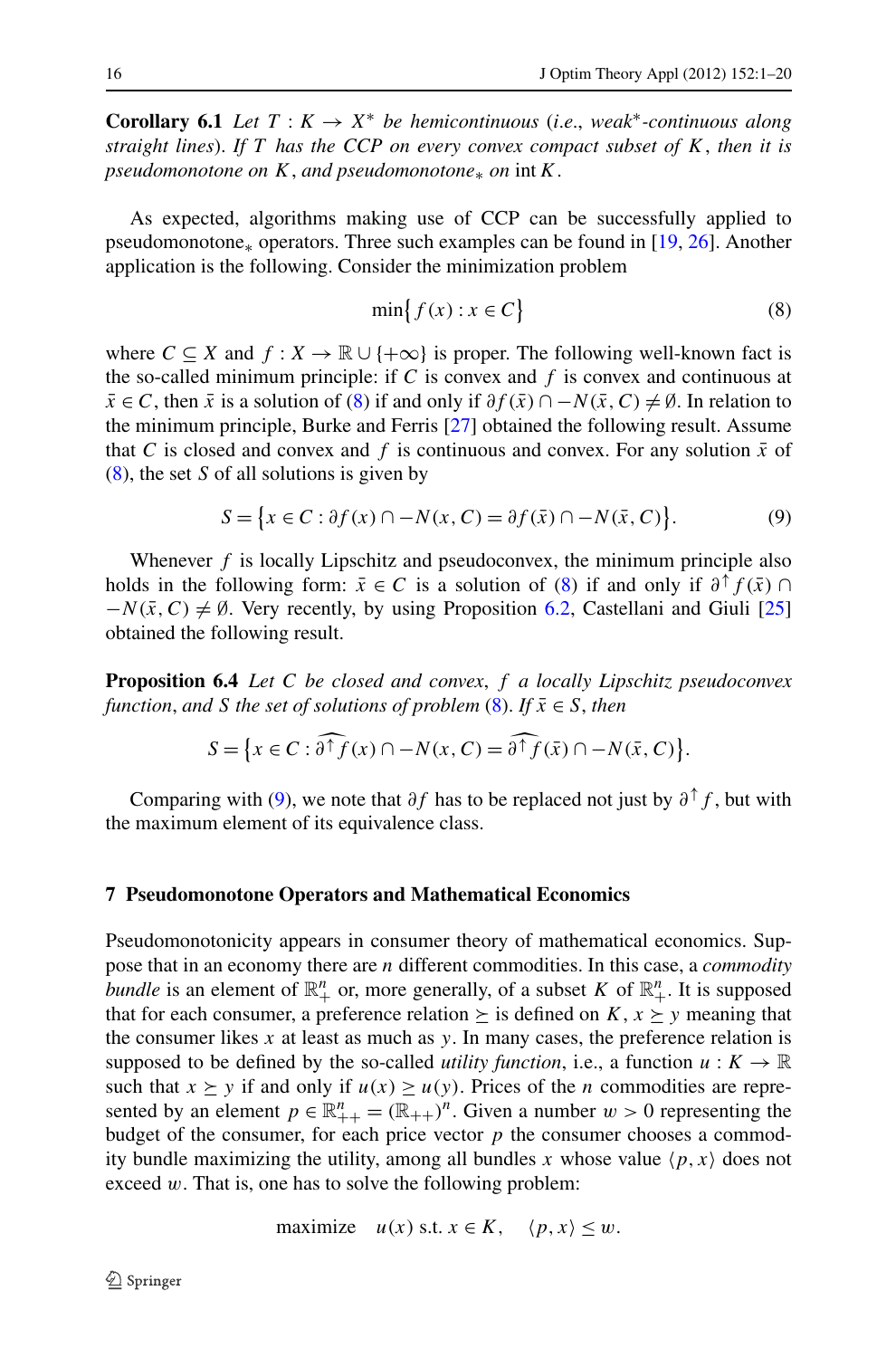It is clear that the solutions of the above problem do not change if one replaces *w* by 1 and *p* by  $p/w$ . For this reason, *w* is usually taken equal to 1. Then one defines the *budget set B(p)* by

<span id="page-16-0"></span>
$$
B(p) := \{ x \in K : \langle p, x \rangle \le 1 \}.
$$

The *demand correspondence*  $X : \mathbb{R}_{++}^n \rightrightarrows K$  is defined by

$$
X(p) := \{ x \in B(p) : u(x) \ge u(y), \forall y \in B(p) \}. \tag{10}
$$

The utility function is a mathematically convenient, but artificial way to express consumer's preferences. The demand correspondence is supposed to have a more objective character than the utility function since it can actually be observed, and can be defined in an obvious way by using only the preference relation  $\geq$ . The *revealed preference problem* in consumer theory is the following: given a demand correspondence *X*, does there exist a utility function *u* such that *X* is defined by [\(10](#page-16-0)), and, if the answer is positive, how can one define *u* using *X*? The answer should be related of course to some assumptions on the demand correspondence, which should be the result of economic considerations. Note that if  $u$  is a utility function and  $h: u(X) \to \mathbb{R}$  is strictly increasing, then  $h \circ u$  is a utility function corresponding to the same preference relation and producing the same demand correspondence. Given this non-uniqueness of *u*, in some cases one chooses a utility function satisfying a normalization condition, such as  $u(te) = t$  for all  $t > 0$ , where  $e = (1, 1, \ldots, 1)$ .

The utility function *u* or, more generally, the preference relation  $\geq$  is assumed to satisfy some assumptions. For instance, it is assumed that  $u$  is continuous and strictly increasing along half-lines starting at the origin, i.e.,  $u(x) < u(tx)$  for all  $t > 1$ . This simply expresses that fact that all commodities are desirable by the consumer. In this case, whenever for some  $x \in K$  one has  $\langle p, x \rangle < 1$ , it follows easily that  $x \in K$  $B(p)\ X(p)$ . Thus, for any  $x \in X(p)$  one has  $\langle p, x \rangle = 1$ .

Now assume that  $p_1, p_2, \ldots, p_n$  is a finite sequence of prices and  $x_i \in X(p_i)$ for  $i = 1, 2, \ldots, n$ . Then  $\langle p_i, x_i \rangle = 1$  for all *i*. Assume further that  $\langle p_i, x_{i+1} - p_i \rangle$  $x_i$  ≤ 0 for all *i* = 1, 2, ..., *n* − 1. Then  $\langle p_i, x_{i+1} \rangle \le 1$  thus  $x_{i+1} \in B(p_i)$ . By definition of the correspondence *X*, this implies that  $u(x_{i+1}) \le u(x_i)$  for all  $i =$ 1, 2, ...,  $n-1$ . Hence,  $u(x_n) \le u(x_1)$ . It follows that necessarily  $\langle p_n, x_1 \rangle \ge 1$ , otherwise  $x_1 \in B(p_n) \backslash X(p_n)$  so that  $u(x_1) < u(x_n)$ , a contradiction. Consequently,  $\langle p_n, x_1 - x_n \rangle \ge 0$ . The preceding argument shows that the demand correspondence must satisfy the so-called "Generalized Axiom of Revealed Preference" GARP [\[28](#page-19-21)]:

$$
\begin{aligned}\nx_i \in X(p_i), \quad \forall i = 1, 2, \dots, n \\
\langle p_i, x_{i+1} - x_i \rangle \le 0, \quad \forall i = 1, 2, \dots, n-1\n\end{aligned}\n\right\} \Rightarrow \langle p_n, x_1 - x_n \rangle \ge 0.
$$
\n(GARP)

Denoting by  $X^{-1}$  the inverse of the operator *X*, GARP says simply that the operator  $-X^{-1}$  is cyclically pseudomonotone.

The following property was remarked in [\[29](#page-19-22)].

**Proposition 7.1** *Let Y be a Banach space and*  $T : Y \rightrightarrows Y^*$  *be an operator such that*  $\langle x^*, x \rangle = 1$  *for all*  $(x, x^*) \in \text{gr}(T)$ *. Then T is cyclically pseudomonotone if and only if T* <sup>−</sup><sup>1</sup> *is cyclically pseudomonotone*.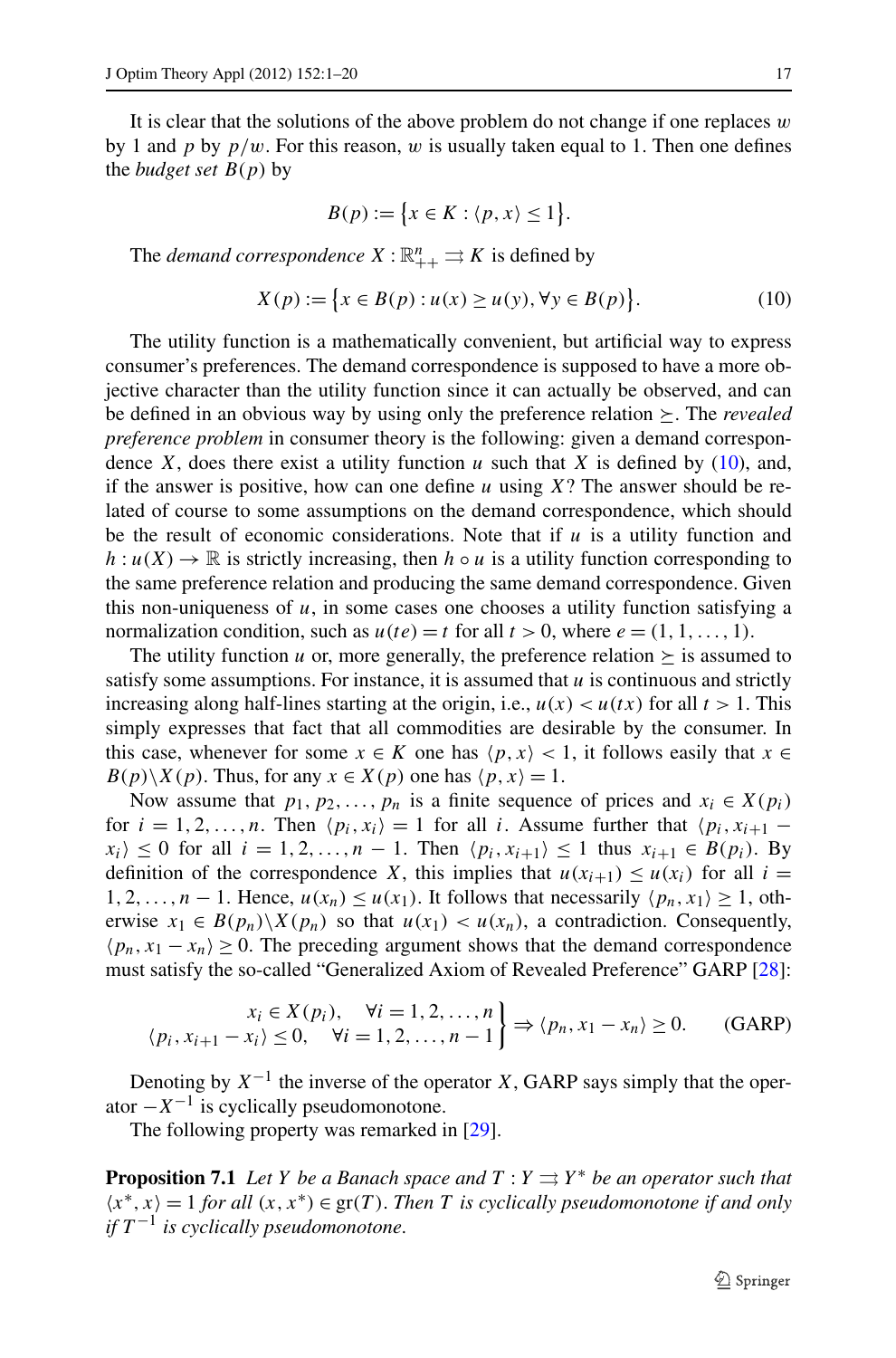*Proof* Assume that  $T^{-1}$  is cyclically pseudomonotone. Consider any finite sequence  $x_1, x_2, \ldots, x_n$  in *Y* and any  $x_i^* \in T(x_i)$ ,  $i = 1, 2, \ldots, n$ . Now consider the finite sequence  $x_n^*, x_{n-1}^*, \ldots, x_1^*$  (in this order). Since  $x_i \in T^{-1}(x_i^*)$ , cyclic pseudomonotonicity of  $T^{-1}$  says that the following implication is true:

$$
\langle x_{n-1}^* - x_n^*, x_n \rangle \ge 0, \langle x_{n-2}^* - x_{n-1}^*, x_{n-1} \rangle \ge 0, \dots \langle x_1^* - x_2^*, x_2 \rangle \ge 0
$$
  

$$
\Rightarrow \langle x_n^* - x_1^*, x_1 \rangle \le 0.
$$

Since  $\langle x_i^*, x_i \rangle = 1$ , this implies

$$
\langle x_{n-1}^*, x_n \rangle \ge 1, \langle x_{n-2}^*, x_{n-1} \rangle \ge 1, \ldots \langle x_1^*, x_2 \rangle \ge 1 \Rightarrow \langle x_n^*, x_1 \rangle \le 1
$$

or, if we write the left-hand side in reverse order,

$$
\langle x_1^*, x_2 - x_1 \rangle \ge 0, \langle x_2^*, x_3 - x_2 \rangle \ge 0, \dots \langle x_{n-1}^*, x_n - x_{n-1} \rangle \ge 0
$$
  

$$
\Rightarrow \langle x_n^*, x_1 - x_n \rangle \le 0.
$$

The last implication expresses the cyclic pseudomonotonicity of *T* . The converse follows from the fact that *T* is the inverse of  $T^{-1}$ .

According to the proposition, GARP says also that −*X* is cyclically pseudomonotone.

Very recently, Crouzeix, Keraghel and Rahmani  $[30]$  $[30]$  considered the case  $K =$  $\mathbb{R}_{++}^n$  and showed the following result. For the sake of this theorem, given a function  $u:\mathbb{R}_{++}^n\to\mathbb{R}$ , let us denote by  $X_u$  the demand correspondence defined by *u*. We call *u* increasing iff  $u(x) \le u(x + y)$  for all  $x, y \in \mathbb{R}_{++}^n$ .

**Theorem 7.1** *Assume that*  $X : \mathbb{R}_{++}^n \Rightarrow \mathbb{R}_{++}^n$  *has nonempty values, satisfies GARP and is such that*  $\langle p, x \rangle = 1$  *for all*  $x \in X(p)$ ,  $p \in \mathbb{R}_{++}^n$ . *Then there exist two increas* $i$ ng, quasiconcave functions  $u$ <sub>−</sub> and  $u$ <sub>+</sub> defined on  $\mathbb{R}_{++}^n$ , satisfying the normalization *condition*

 $u_{+}(te) = u_{-}(te) = t, \quad \forall t > 0$ 

*and such that, for all*  $x \in X(p)$ ,  $p \in \mathbb{R}_{++}^n$ , *and all*  $y \in B(p)$ ,

$$
u_+(x) \ge u_+(y) \quad \text{and} \quad u_-(x) \ge u(y)
$$

*that is*,  $X(p) \subseteq X_{u+}(p)$  *and*  $X(p) \subseteq X_{u-}(p)$  *for all*  $p \in \mathbb{R}_{++}^n$ .

*If further*  $u : \mathbb{R}_{++}^n \to \mathbb{R}$  *is any increasing, quasiconcave function satisfying u*(*te*) = *t*,  $\forall t > 0$  *and such that*  $X(p) \subseteq X_u(p)$  *for all*  $p \in \mathbb{R}_{++}^n$ , *then*  $u_-(x) \le u(x) \le$  $u_+(x)$ , *for all*  $x \in \mathbb{R}_{++}^n$ .

The above result is reminiscent of the result, mentioned in Sect. [2,](#page-1-0) that the graph of any cyclically monotone operator is included in the graph of the subdifferential of a proper, lsc convex function.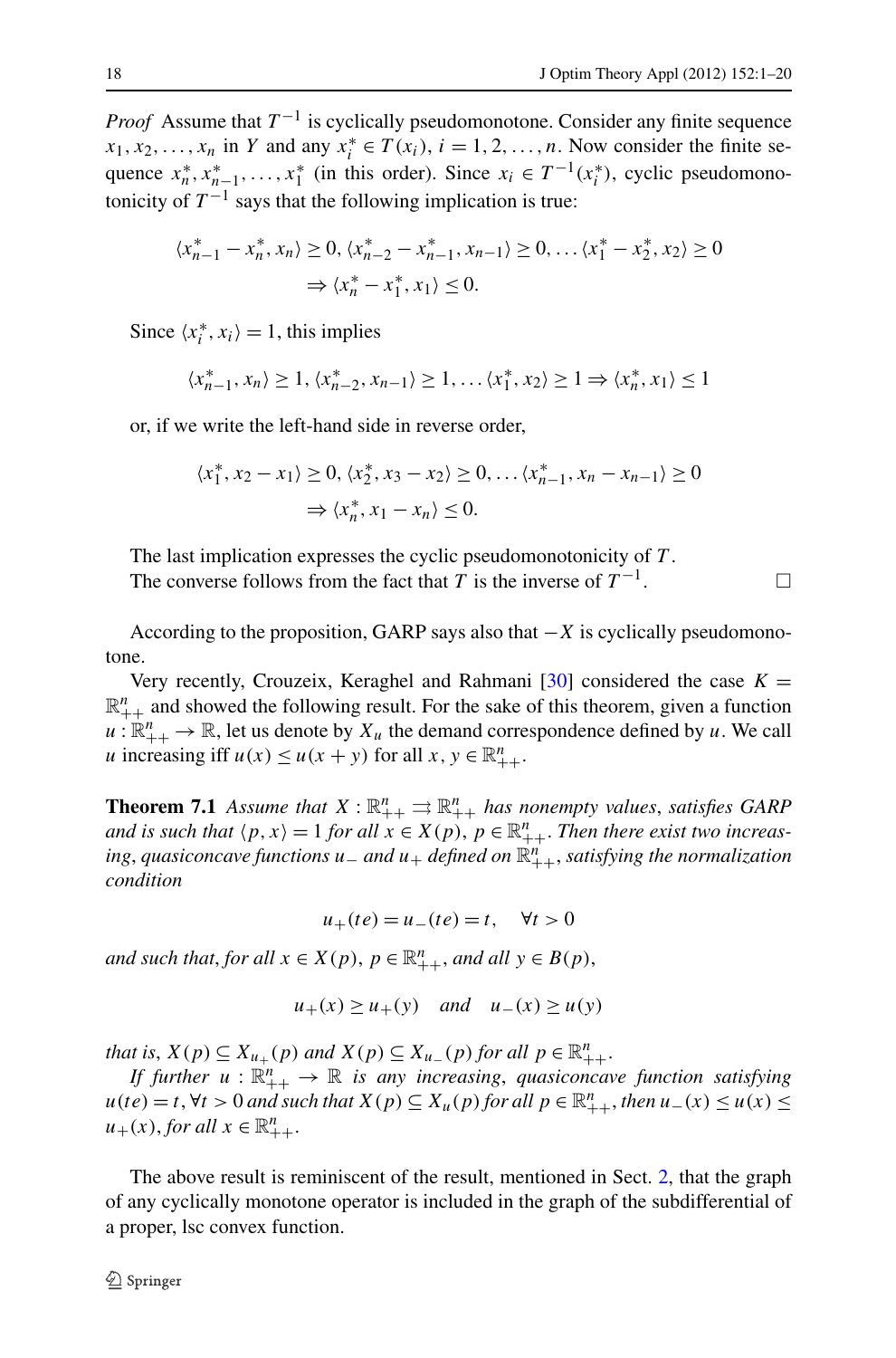## **8 Open Questions**

The theory of pseudomonotone operators is rich, but there are still many important open problems. We mention a few of them here.

- 1. Theorem [3.2](#page-4-6) gives a characterization of single-valued, differentiable pseudomonotone operators. On the other hand, it is known that a single-valued differentiable operator *T* defined on a simply connected open subset of  $\mathbb{R}^n$  is cyclically monotone if and only if *T* is symmetric and positive semidefinite. Is there a characterization for single-valued, differentiable cyclically pseudomonotone operators?
- 2. Let  $X: \mathbb{R}_{++}^n \rightrightarrows \mathbb{R}_{++}^n$  be an operator satisfying GARP and such that  $\langle p, x \rangle = 1$  for all  $x \in X(p)$ ,  $p \in \mathbb{R}_{++}^n$ . Which economically justified assumptions would guarantee that there exists a function  $u : \mathbb{R}_{++}^n \to \mathbb{R}$  such that  $X = X_u$  for all  $p \in \mathbb{R}_{++}^n$ , rather than  $X(p) \subseteq X_u(p)$ ?
- 3. Under what conditions is a pseudomonotone operator equivalent to a monotone one?
- 4. Quasimonotone operators are in some sense more attractive than pseudomonotone ones. Besides having applications to economics, they are related to quasiconvex functions in a very simple way: a lsc function *f* is quasiconvex if and only if *∂*↑*f* is quasimonotone [\[5](#page-18-4)]. Of course, quasiconvex functions is a wider and more important class of functions than pseudoconvex ones. However, dealing with quasimonotone operators is often more tricky and requires more sophisticated arguments. Many of the advances for pseudomonotone operators in variational inequalities, have been also achieved, with some additional effort, for quasimonotone ones. However, there is no theory concerning the maximality of quasimonotone operators. Can one invent a suitable definition so that we have similar theoretical results and applications as for pseudomonotone operators?
- <span id="page-18-0"></span>5. The notion of *D*-maximal monotone operator seems to be very fruitful and fits very well with other notions such as pseudomonotone∗ operators. Many properties similar to those of monotone operators have been shown. However, there is a lot to be done: how to define maximal pseudomonotone operators without reference to the domain *D*? Can we have a theorem similar to Corollary [5.2](#page-11-2) for the maximality of subdifferentials of lsc (rather than locally Lipschitz) pseudoconvex functions? How to extend Theorem [5.1](#page-11-3) to infinite-dimensional spaces?

## <span id="page-18-5"></span><span id="page-18-4"></span><span id="page-18-3"></span><span id="page-18-2"></span><span id="page-18-1"></span>**References**

- 1. Karamardian, S.: Complementarity problems over cones with monotone or pseudomonotone maps. J. Optim. Theory Appl. **18**, 445–454 (1976)
- 2. Papageorgiou, N.S., Kyritsi, S.Th.: Handbook of Applied Analysis. Springer, Dordrecht, Heidelberg, London, New York (2009)
- 3. Aussel, D., Corvellec, J.-N., Lassonde, M.: Subdifferential characterization of quasiconvexity and convexity. J. Convex Anal. **1**, 195–201 (1994)
- 4. Hadjisavvas, N.: Translations of quasimonotone maps and monotonicity. Appl. Math. Lett. **19**, 913– 915 (2006)
- 5. Penot, J.P., Quang, P.H.: Generalized convexity of functions and generalized monotonicity of setvalued maps. J. Optim. Theory Appl. **92**, 343–356 (1997)
- 6. Rockafellar, T.: Generalized directional derivatives and subgradients of nonconvex functions. Can. J. Math. **32**, 257–280 (1980)